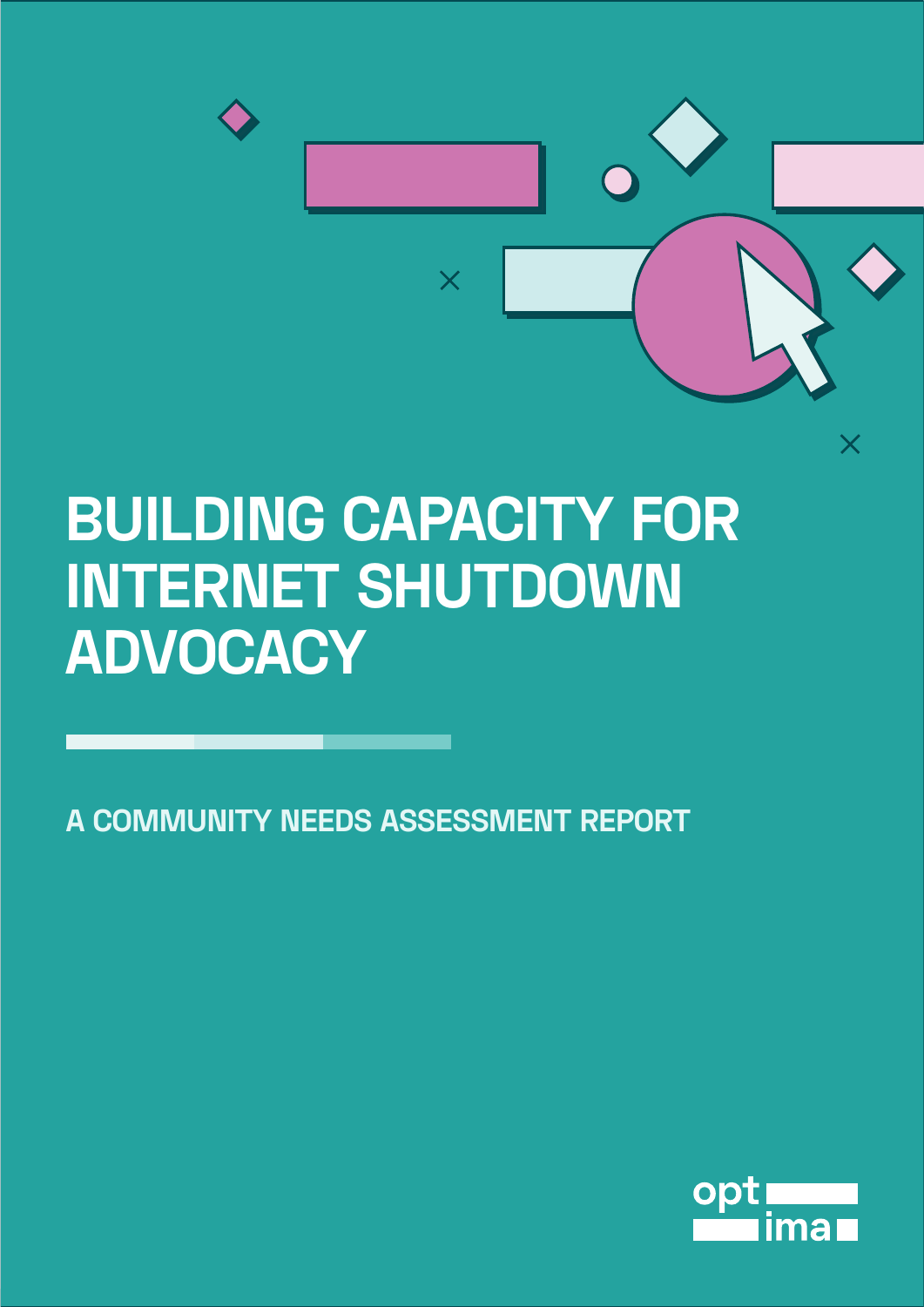### **ABOUT THIS REPORT**

Internet shutdowns are among the most extreme and draconian censorship tactics that governments use to control speech and stifle civic participation; disrupted access to the internet not only deprives citizens their rights to expression and information, but also threatens health, safety, and economic security. Despite the impact that shutdowns have on a country's human and economic vitality, internet shutdowns continue to occur with alarming frequencyeven amidst the current global pandemic.

There is a diverse international community of dedicated individuals and organizations monitoring, documenting, and advocating against internet shutdowns around the world. However, as internet shutdowns often occur with little notice, activists are forced to mobilize when capacity for communication and organization is most curtailed. Funding for internet shutdowns advocacy largely focuses on rapid-response efforts to end a shutdown, with few resources developed for local civil society to better prepare for a shutdown and build longer term advocacy strategies to prevent and protect against future shutdowns. Internews' OPTIMA program is designed to build resources and advocacy capacity such that civil society organizations (CSOs) in highrisk countries can better and more proactively predict, prevent, and be prepared to respond to internet shutdowns.

As part of this program, we designed a needs assessment to survey 142 civil society organizations working in 87 countries in order to more clearly identify challenges these organizations face when advocating against shutdowns, the resource and skill gaps they feel they need to fill to be more effective in this advocacy and the opportunities for better support from funders and global advocacy groups. The purpose of this assessment is to inform future strategic planning and funding agendas as well as to ensure resources are collaboratively developed to meet community needs.

#### Authored by

Laura Schwartz-Henderson

Research assistance by

Layout Design by Ura Design

Amelia Ayoob, Benjamin Whitehead, Haley Slafer

Special thanks to all of the experts and civil society representatives who participated in the survey and contributed to this assessment.



Licensed under a Creative Commons Attribution-NonCommercial-ShareAlike 4.0 International (CC BY-NC-SA 4.0) license.

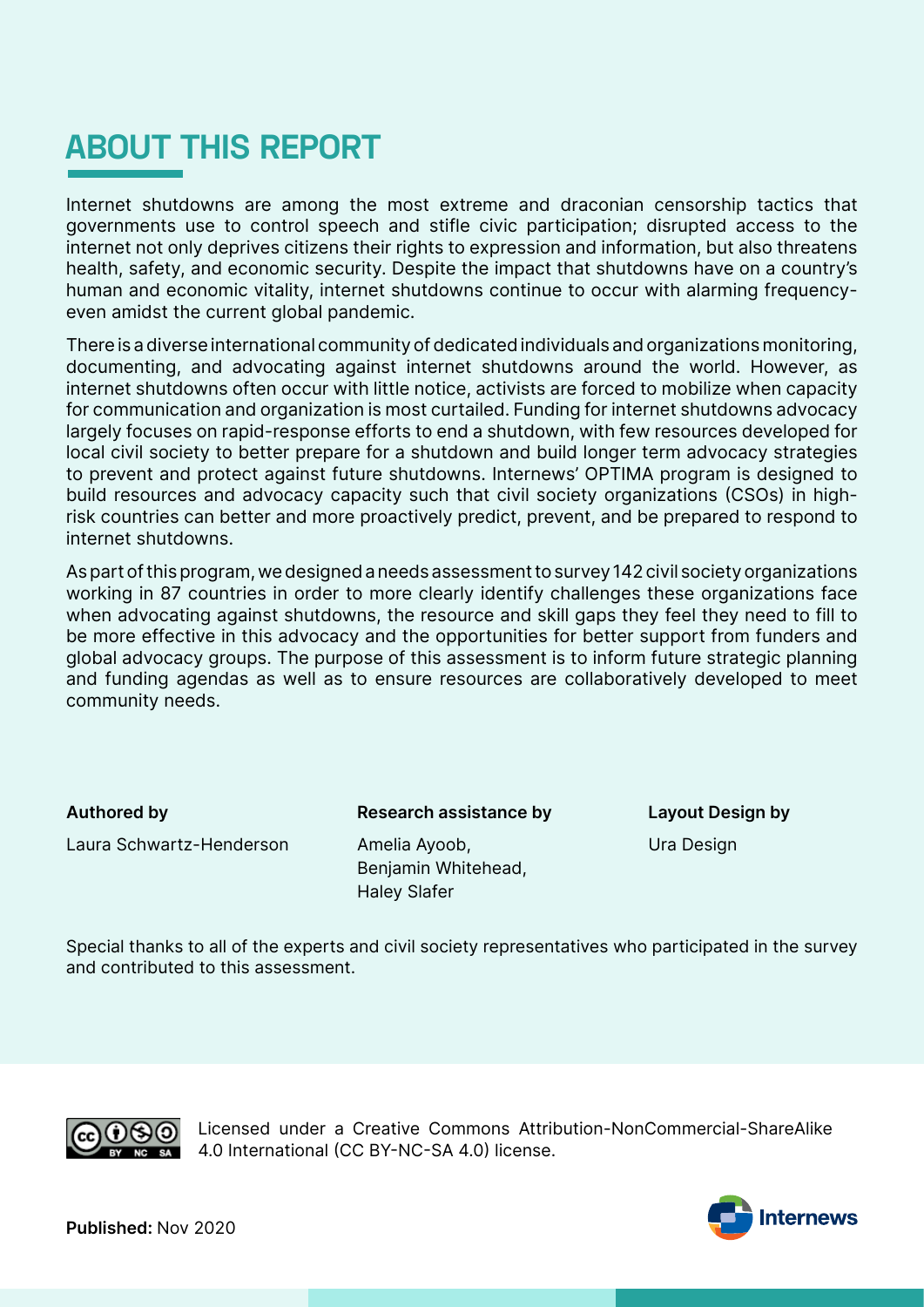### **INTRODUCTION**

Internet shutdowns are one of the most extreme and draconian censorship tactics that a government can use to control civil discourse. Shutdowns take a variety of forms and can include full network blackouts (sometimes referred to as the "internet kill switch"), blocking popular social media platforms and messaging apps, and throttling internet speeds such that internet users cannot effectively access or circulate information. Disruptions can target mobile networks or broadband or both. Internet shutdowns are costly for governments—not only in financial terms due to lost revenues from interrupted business activities and decreased productivity— but also politically, as they are highly visible and incur greater levels of international and national scrutiny. For these reasons, shutdowns are often a "last resort" tactic used by governments when other, more quotidian censorship tactics have failed or are perceived as inadequate, especially around politically sensitive situations (such as during mass protests or before or after elections).

Despite the drawbacks and reputational risks associated with shutting down the internet, shutdowns are on the rise.<sup>1</sup> Access Now has documented a 32% increase in the number of countries using shutdowns as a tactic from 2018 to 2019 alone.<sup>2</sup> These shutdowns are not only occurring in authoritarian contexts but also happening in both transitioning and stable democracies. They take place in countries with diverse levels of existing internet access but largely occur in locations with existing connectivity challenges and digital inequities—where shutdowns further exacerbate existing divides and disproportionately impact marginalized populations. Major network disruptions massively unravel the socio-political fabric of a country and not only violate citizens' rights to freedom of expression but also threaten health, safety, and economic security.

Shutdown orders can come from national, state, or regional governments, and they can be legal or illegal actions. To justify shutdowns, those governments frame them as necessary to promote public safety, to prevent the circulation of hate speech or fake news, to defend national security, or even to prevent cheating on school exams. Despite the official rationale provided (if one is even given), these tactics are often actually used to quell planned or ongoing protests, to prepare for a potentially contested election, or to control coordination around controversial historical or religious events. In addition, without clear documentation of when and how these shutdowns occur technically, it is often quite easy for officials to claim that a shutdown is caused by a technical problem or even an outside state actor.

#### **DEFINING INTERNET SHUTDOWNS**

For the purpose of this needs assessment, an "internet shutdown" is defined broadly to include not only internet blackouts (when the government completely cuts off access to the internet) but also internet throttling (when the network is deliberately slowed) and major instances of blocking (when major social media platforms and messaging applications are blocked).

<sup>1</sup> The number of shutdown incidents and countries implementing shutdowns has increased steadily over the past few years. However, experts predict that there will be a decline in the number of shutdowns occurring in 2020 due the impact of the COVID-19 pandemic. Still, there is also proof that governments in several countries will continue to use this "last resort" tactic even in the middle of a major public health crisis.

 $2$  This increase is in large part based on new countries in sub-Saharan Africa using shutdowns for the first time in 2019. https://www. accessnow.org/cms/assets/uploads/2020/02/KeepItOn-2019-report-1.pdf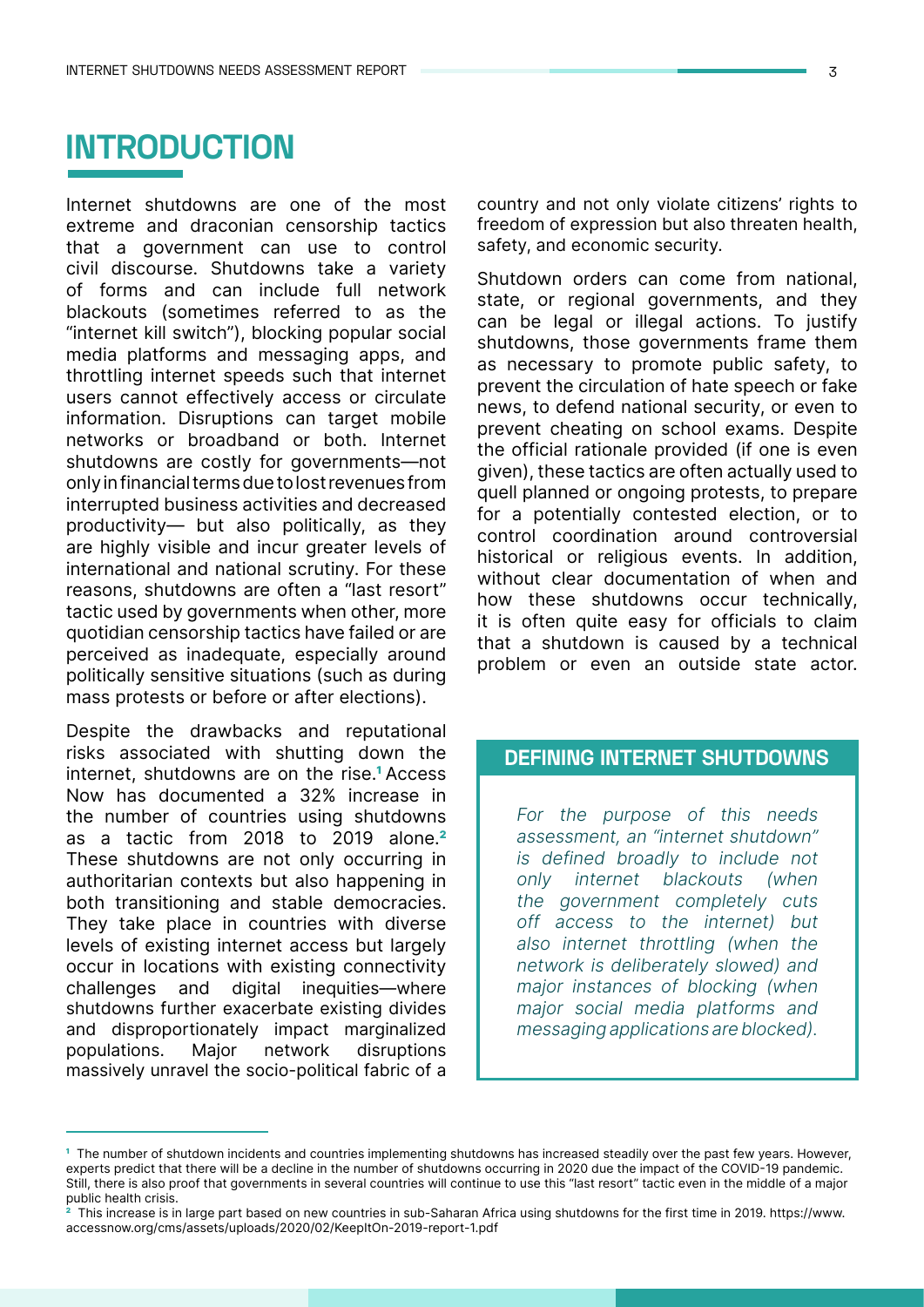Civil society plays a key role in pushing back against shutdowns through advocacy efforts, awareness raising, and strategic litigation. Considering the many ways that shutdowns can occur in countries with different legal, political, and technical contexts, it is clear that there is no one-size-fits-all approach to advocacy. While there are certain patterns and trends around shutdown occurrences, accurately predicting if or when or in what form a shutdown will occur can be extremely difficult. This makes it hard for local civil society to try to prevent or even prepare for a shutdown. Instead, civil society and international organizations are often forced to respond either during a shutdown, when their abilities to coordinate and share information are severely hampered, or after a shutdown to try to raise awareness or prevent future shutdowns.

It is clear that there is no onesize-fits-all approach to internet shutdown advocacy

As part of Internews' work supporting advocates to better respond to internet shutdowns, we determined there was a need to strategically examine how organizations are currently fighting shutdowns in their countries and regions to develop more responsive frameworks and guidelines for support. Toward these goals, we designed a needs assessment to understand the most pressing challenges civil society organizations face in fighting to prevent and curtail internet shutdowns, the resource and skill gaps they feel they need to fill to be more effective in this advocacy, and the opportunities for support from funders and global advocacy groups. The purpose of this assessment is to inform future strategic planning and funding agendas as well as to ensure resources are collaboratively developed to meet community needs. This report outlines the main findings on the current challenges and resource needs and then offers several recommendations on how best to support the advocacy communities facing these threats.

### **KEY FINDINGS**

- The threat of shutdowns is high: 58% of regional / national - level organizations surveyed said there has been an internet shutdown in their country in the past year; 61% said another one is either "likely" or "very likely" in the next year.
- Advocates do not feel prepared for future shutdowns: Almost half (49%) of the respondents assessed the advocacy capacity in their country as either weak or nonexistent, noting that only a few organizations are working on these issues, with varying levels of engagement. Of the respondents who indicated that they have never worked on internet shutdown research or advocacy, 84% reported that they do not have any preparatory measures in place in case of an internet shutdown.
- Many respondents reported that resource constraints and the reactive and rapid-response nature of advocacy around shutdowns leads to short-term campaigns focused on ending a shutdown rather than longer-term advocacy: International organizations and donors also reported that most support provided related to internet shutdowns is focused on reacting to shutdowns during an emergency.
- Of the groups that did report having success from their advocacy around internet shutdowns, the majority reported that they were able to raise awareness and release public statements as part of national, regional, and international coalitions: Local organizations reported that their most common response to shutdowns is public awareness building (82%) and advocacy with international stakeholders (59%), national stakeholders (55%), and regional bodies (52%).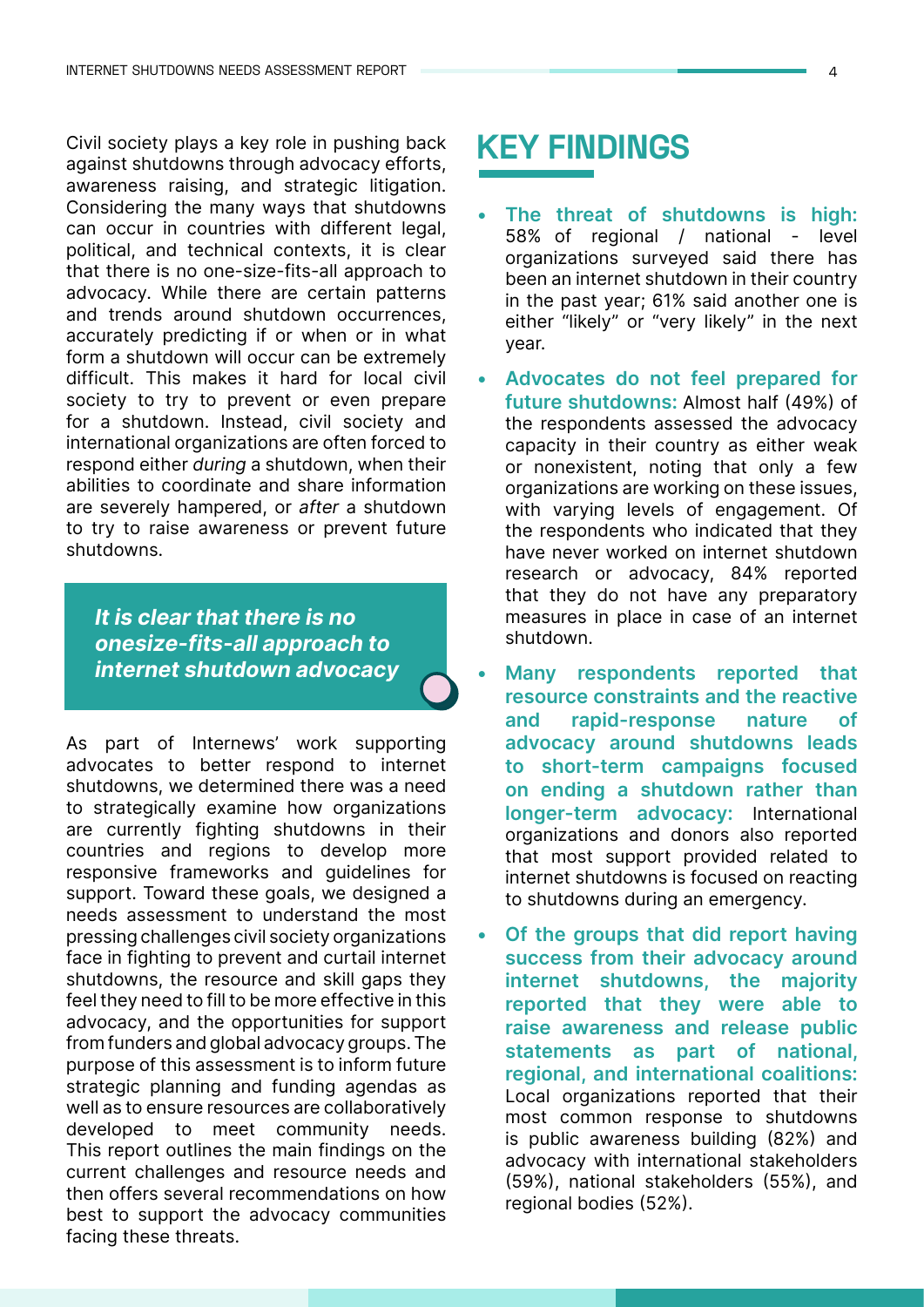- Network measurement tools and datasets are not widely used by local advocates working on shutdowns, both because many local advocates do not have the staff with expertise to run the required tests or because of funding constraints needed to build "in-house" measurement and data analysis capacity.
- Advocacy organizations would like to engage more with internet service providers (ISPs) but find that it is difficult to determine the best approaches with companies that are sensitive to government demands. licensing constraints, and ownership structures.
- It is unclear what the effects of the COVID-19 pandemic will have on shutdowns, but organizations expect it to change approaches to advocacy around shutdowns: Many indicated that social distancing and quarantine policies make the internet more vital during the pandemic and thus might make it less likely that the government would want to disrupt internet services. Others, however, are more pessimistic, noting that increased disinformation around COVID-19 on social media sites as well as longer-term impacts of emergency response policies might lead to a legal and political environment that is more enabling of shutdowns.

X

### **SURVEY METHODS AND RESPONDENT DEMOGRAPHICS**

Data were collected for this study via a webbased survey distributed to digital rights organizations and human rights groups between April 3 and May 4, 2020. The survey was open to any of these groups, but outreach efforts were specifically focused on organizations based in countries where internet shutdowns have occurred. Responses were solicited both from organizations that have experience working on internet shutdowns (via the KeepitOn listserv and direct outreach) as well as human rights and freedom of expression organizations in highrisk contexts that have not engaged directly in internet shutdown advocacy.

In total, the survey received 142 unique responses. Respondents were segmented based on their responses to questions about their organizations' geographic scope such that individuals received slightly different question sets based on whether their organization's advocacy efforts focused on a particular country, group of countries, or region, or if they work on digital rights issues on a global scale. Survey questions focused on organizations' assessments of risk related to internet shutdowns; on the current advocacy practices organizations engage in before, during, and after an internet shutdown; and on identifying current capacities and needs. All questions were optional, and organizations could choose to answer anonymously.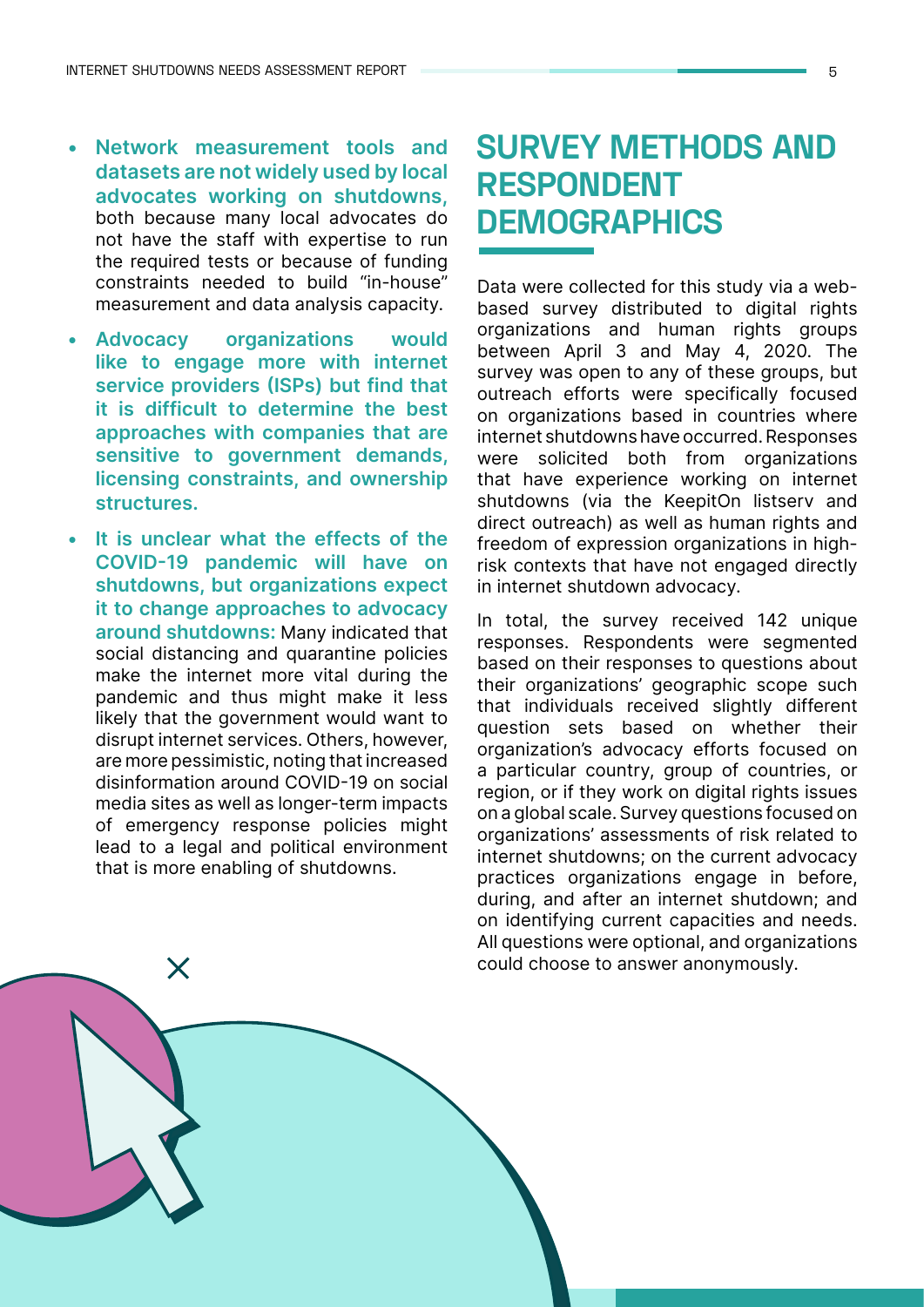Respondents were distributed across a range of regions, including sub-Saharan Africa (38%), Latin America (17%), Asia (14%), the Middle East/North Africa (14%), Eastern Europe (4%), and the United States and Canada (2%). An additional 12% of the respondents indicated that they work across more than one region. The respondents represent 87 unique countries, with the most responses reported from organizations based in Sudan, Uganda, South Sudan, Kenya, Zambia, India, Cameroon, Malawi, and Mexico.3

#### **RESPONDENT PROFILES/SNAPSHOTS**

## 888

#### Experienced Digital Rights **Organizations**

- These are organizations working at the national or regional level with direct experience advocating against shutdowns.
- These groups report that internet shutdown advocacy communities in their countries are nonexistent (11%), weak (38%), or in need of strengthening (35%).
- Only 16% of respondents who had previously experienced a shutdown describe the shutdown advocacy community as strong or very strong.

## бŢд

#### Human Rights and Media Advocacy Organizations

- These are human rights defenders who have not worked specifically on internet shutdown advocacy but know they threaten human rights.
- Only 16% report that they have some preparatory measures in place should a shutdown occur.
- A majority (60%) of these organizations have never used resources or tools that could assist them to prepare for a shutdown and are unaware of other organizations in their country or region who could assist them if an internet shutdown should occur.

#### International Organizations & Donors

- These are organizations with a global scope focusing on digital rights and media freedom.
- These organizatios provide advocacy and legal support, fight against shutdowns in international channels and forums, produce research, and engage with the private sector.
- They are instrumental in collecting and distributing resources and funding for internet shutdown advocacy.
- Much of their work focuses on responding to imminent and ongoing shutdowns.

<sup>&</sup>lt;sup>3</sup> Some specific methodological limitations should be noted to contextualize and interpret the findings. First, it is important to note that the sampling methods used for this survey did not aim for global geographic representation but instead focused on soliciting responses from organizations based in countries where shutdowns have occurred or are more likely to occur and drawing on outreach methods through existing internet shutdown and digital rights communities. In addition, while comparisons are made in this report across regional and demographic sub-groups of respondents, these sub-groups make up a small percentage of the full sample size. Finally, as most questions in the survey were optional, and respondents could skip questions, the number of respondents for each question is frequently lower than n = 142.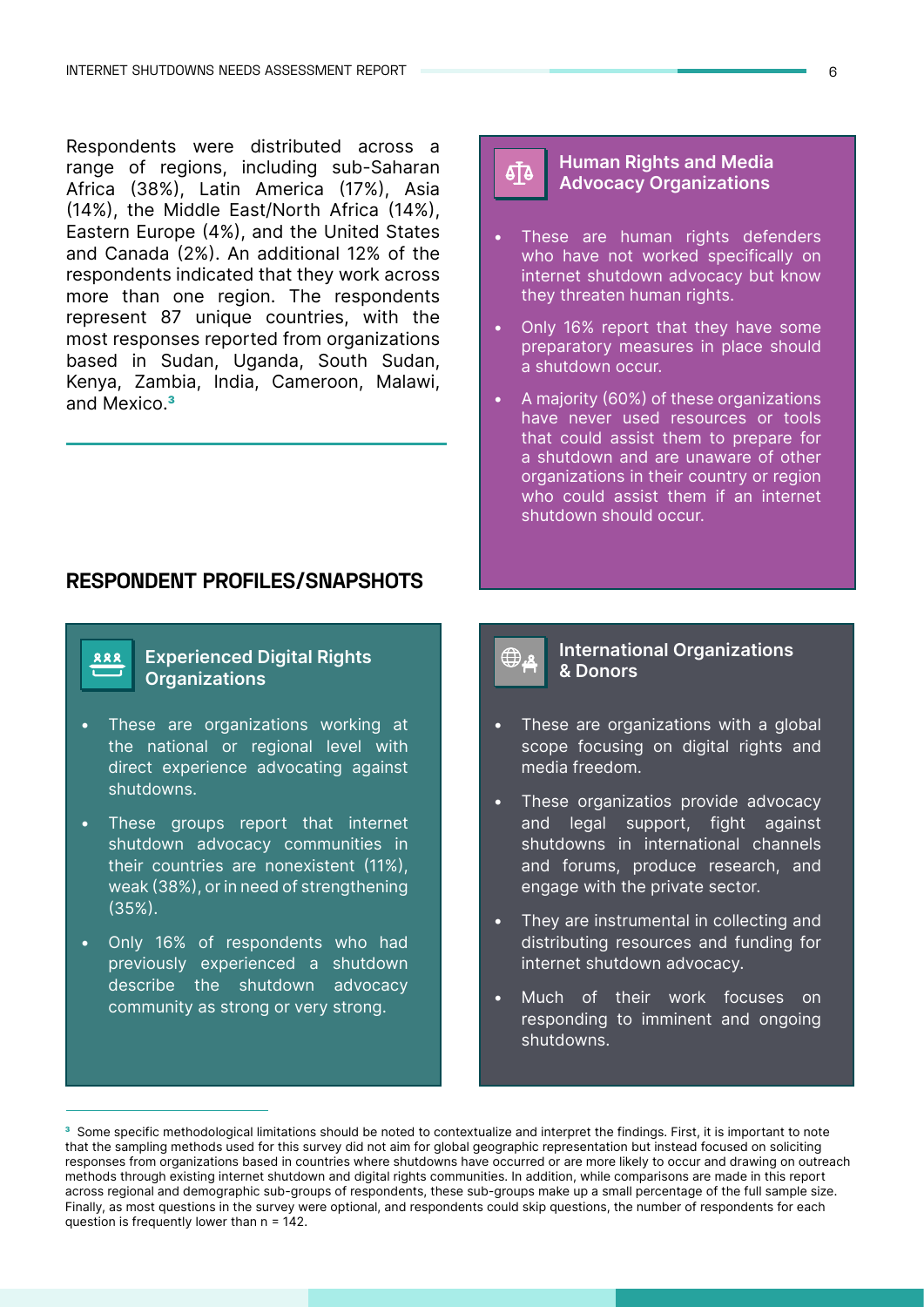### **FINDINGS**

#### **ASSESSING RISK: SHUTDOWNS, BLOCKING, AND THROTTLING**

Of the organizations that work at the national or regional level, 58% reported that there has been an internet shutdown in their country in the past year, and 60% indicated that it is likely or very likely that a shutdown

#### **INTERNET SHUTDOWN RISKS AND PREVALENCE**



How likely do you think it is that the government shutdowns, throttles or blocks the internet in your country in the next year?



will occur in their country in the next year. Not all internet shutdowns are alike, with governments using different technical means to deprive digital access to citizens. Therefore, in addition to rating the likelihood of an internet shutdown, respondents also assessed threats specifically as they relate to the different technical tactics and mechanisms governments use to disrupt internet access—including full internet blackouts, platform-specific blocking, and bandwidth throttling. Governments deploy these various shutdown tactics with one end goal in mind (to shut down the internet and stifle online communication), but, depending on the internet infrastructure and institutional makeup of a particular country, they can choose one technical approach over another or use different tactics at different times. CSOs face distinct challenges related to documenting, circumventing, and advocating against these different kinds of shutdowns.

Blanket internet shutdowns, in which the government cuts off access to the full network, also known as internet "blackouts" or internet "kill switches," are often the focus of much media attention, but they can be harder to carry out in countries with more diverse and decentralized internet architectures (with more ISPs and internet exchange points). They are a highly visible and relatively easily detectable shutdown method and can thus draw a good deal of attention and international scrutiny. On average, blanket shutdowns were rated by respondents as having the lowest risk out of all shutdown types (with an average risk score of 3.0 on a 5-point scale for shutdowns in specific regions within a country and a 2.8 average risk score for shutdowns that target the entire country's network). This does not mean, however, that these shutdowns are not likely to occur as 32% of the respondents rated a partial country blackout as the highest level of risk (5), and 20% rated a blackout for the entire country as the highest risk (5). Countries with respondents that rated blanket shutdowns as the highest risk include Sudan, Afghanistan, Gambia, Venezuela, Pakistan, India, Cameroon, and Zambia. Average ratings for both regional and country-wide blackouts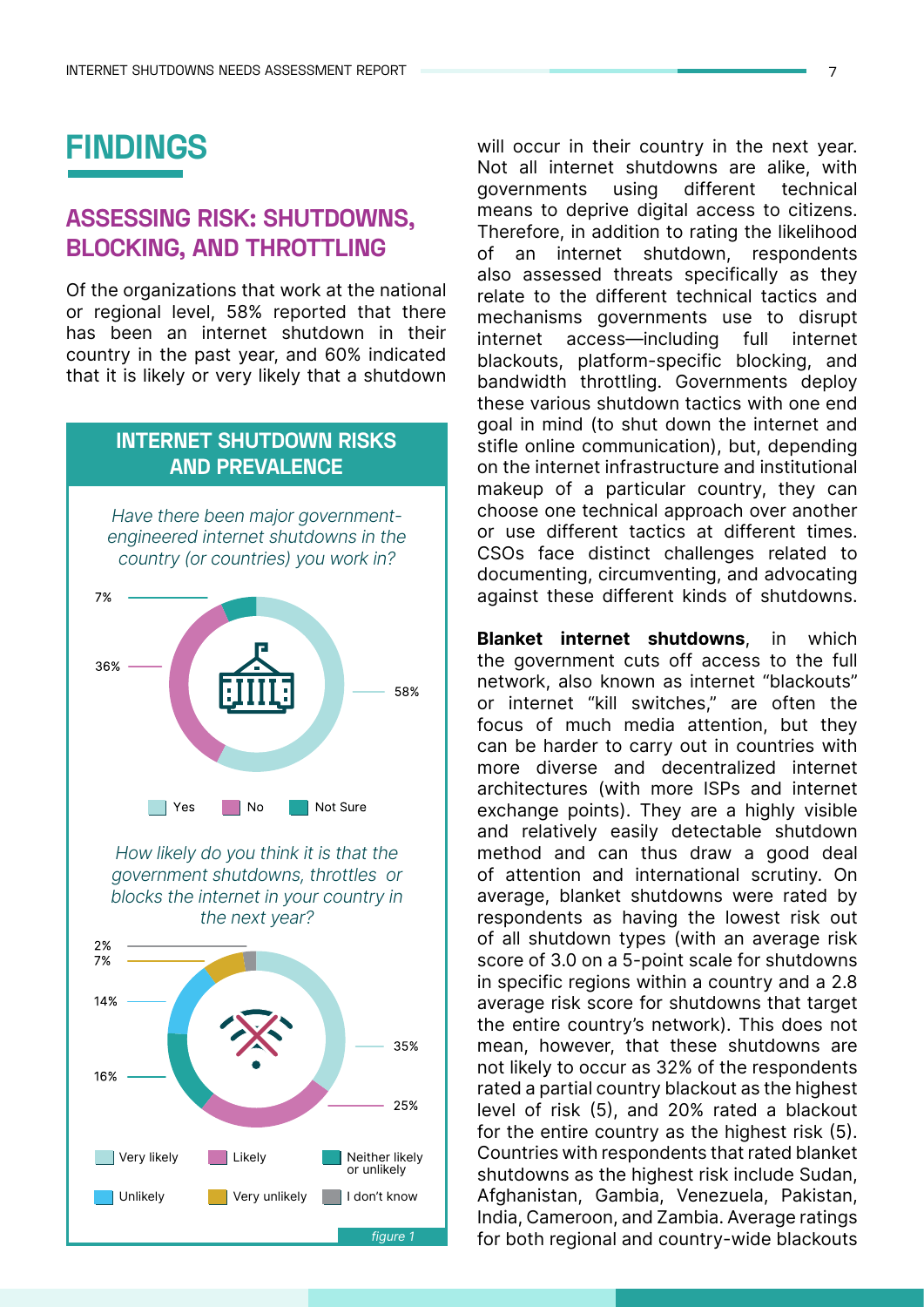were significantly higher for respondents from the Middle East/North Africa (3.6 for regional blackouts and 3.3 for full-country blackouts) and Africa (3.3 and 3.2, respectively).

In many cases, governments choose to block specific platforms and popular messaging apps, such as Facebook, Twitter, WhatsApp, Instagram, and Telegram. As the blocking of specific platforms and apps can be easier to implement and these applications serve as the portals through which many people in these countries access the internet, blocking has become a frequent tactic used by governments to prevent citizens from organizing protests or communicating before and during elections. Indeed, more respondents rated the blocking of major platforms and messaging services as the highest level of threat (39% of respondents) compared to any other type of shutdown, with the average rating across all respondents at 3.6.

Finally, bandwidth throttling, when the government deliberately slows internet speeds such that they are unusable, is also increasingly used by governments. Respondents rated bandwidth throttling as the most likely type of shutdown (receiving the highest average threat rating of 3.7). This tactic is particularly effective within the context of protests, civil unrest, and elections as it prevents the circulation of photos and videos that require higher bandwidth. Additionally, throttling is particularly challenging for CSOs to prepare for, document, and advocate against. Within countries and regions where connectivity is constrained and internet penetration is low, it is often difficult (for regular citizens as well as advocacy organizations) to distinguish between intentional internet throttling and regular connectivity problems—giving governments greater ability to falsely claim or disguise a shutdown as a technical infrastructure issue. As one respondent noted, the government often tries to "justify the throttling by the weak infrastructure." Organizations also rated low levels of connectivity and infrastructure investment as a high threat, especially as shutdowns are easier to justify and implement

in countries and localities with low levels of internet penetration. Respondents mentioned that these strategies are not always used in isolation, with one respondent noting that often, before an election, the government will "start by throttling connectivity" and then block different platforms (as well as media outlets).

#### **PREPAREDNESS OF THE ADVOCACY COMMUNITY IS LOW**

Respondents overall do not feel that the advocacy efforts to prevent shutdowns or raise awareness on them are adequate in their countries. Almost half (49%) of the respondents assessed the advocacy capacity in their country as either weak or nonexistent, noting that only a few organizations were working on these issues, with varying levels of engagement. Another 35% feel that there is at least some advocacy capacity in their countries but indicated that internet shutdown coalitions could be strengthened. Only 16% described local advocacy as strong or very strong.

Even organizations who had experienced internet shutdowns before did not describe the internet shutdown advocacy community in their country as prepared for a future shutdown. Only 12% of respondents who had previously experienced a shutdown described the shutdown advocacy community as strong or very strong. Another 42% reported that even after experiencing a shutdown, the advocacy community in their countries was still weak or nonexistent. Respondents that expect a shutdown in the near future also reported low levels of advocacy capacity and readiness. Of those respondents who indicated that an internet shutdown is likely or very likely to take place sometime in the next year, 41% reported that the shutdown advocacy community is weak, 8% stated it was nonexistent, and only 14% reported that the shutdown advocacy community is strong or very strong.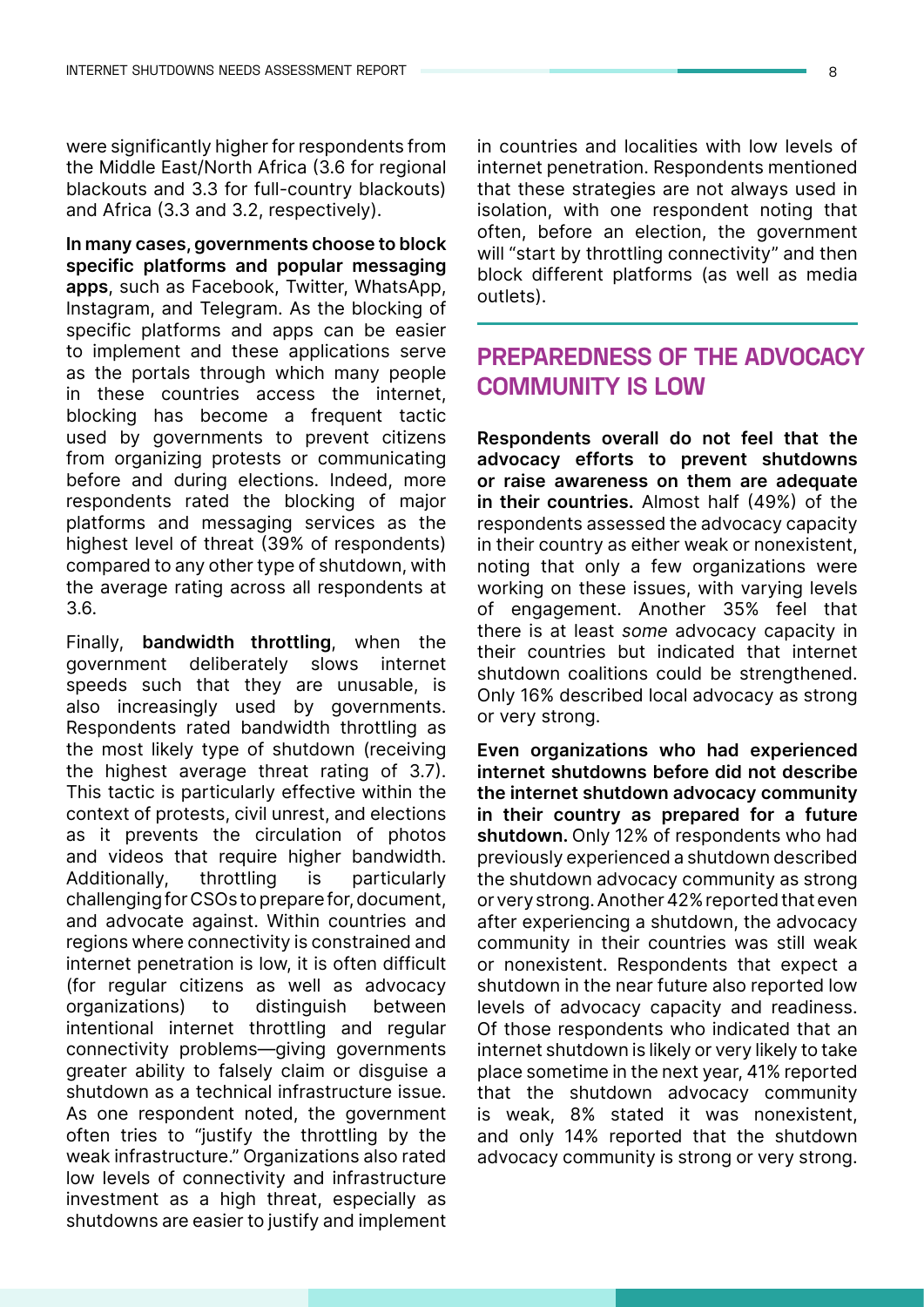

Organizations that have not worked on internet shutdowns are unprepared. The vast majority of organizations that are new to shutdown advocacy do not feel prepared to address a shutdown if it were to happen in the countries where they work. Of these groups, 84% said that they did not have a plan for a shutdown, while only 16% reported that they had some preparatory measures in place. A majority (60%) of these organizations reported that they had never used resources or tools that could assist them in preparing for

#### THERE ARE CLEAR DIFFERENCES IN REPORTED STRENGTH OF ADVOCACY COMMUNITIES AND PREPAREDNESS ACROSS REGIONS.

Responding to this question, 27% of African organizations reported the shutdown advocacy community as strong or very strong as compared to 8% in Latin America, 4% in Asia, and none in the Middle East/North Africa. Those organizations that rated the advocacy community as weak or nonexistent made up 67% of all Asian respondents, 64% of Latin American respondents, 63% of Middle Eastern/ North African respondents, and 31% of African respondents.

a shutdown, and another 55% indicated that they were unaware of other organizations in their country or region who could assist them if an internet shutdown should occur.

Advocates in countries that have experienced shutdowns noted that while there are strategies to try to predict a shutdown and better assess risk, organizations do not always have the capacity or resources to conduct these activities. For most, these tracking efforts, including the monitoring of major political events, declarations by relevant ministries or officials, and changes in government censorship tactics, are not conducted regularly or in a systematic way. One respondent articulated how important it is to map the architecture of the network in a country to assess how many internet connection points exist, to determine the ownership of ISPs to better understand how a shutdown can happen both technically and legally, and to understand the vulnerabilities of the network. By and large, respondents noted that the resources (financial, technical, and informational) are not available to better develop localized tools and strategies to fully monitor networks and better prepare for shutdowns before they occur.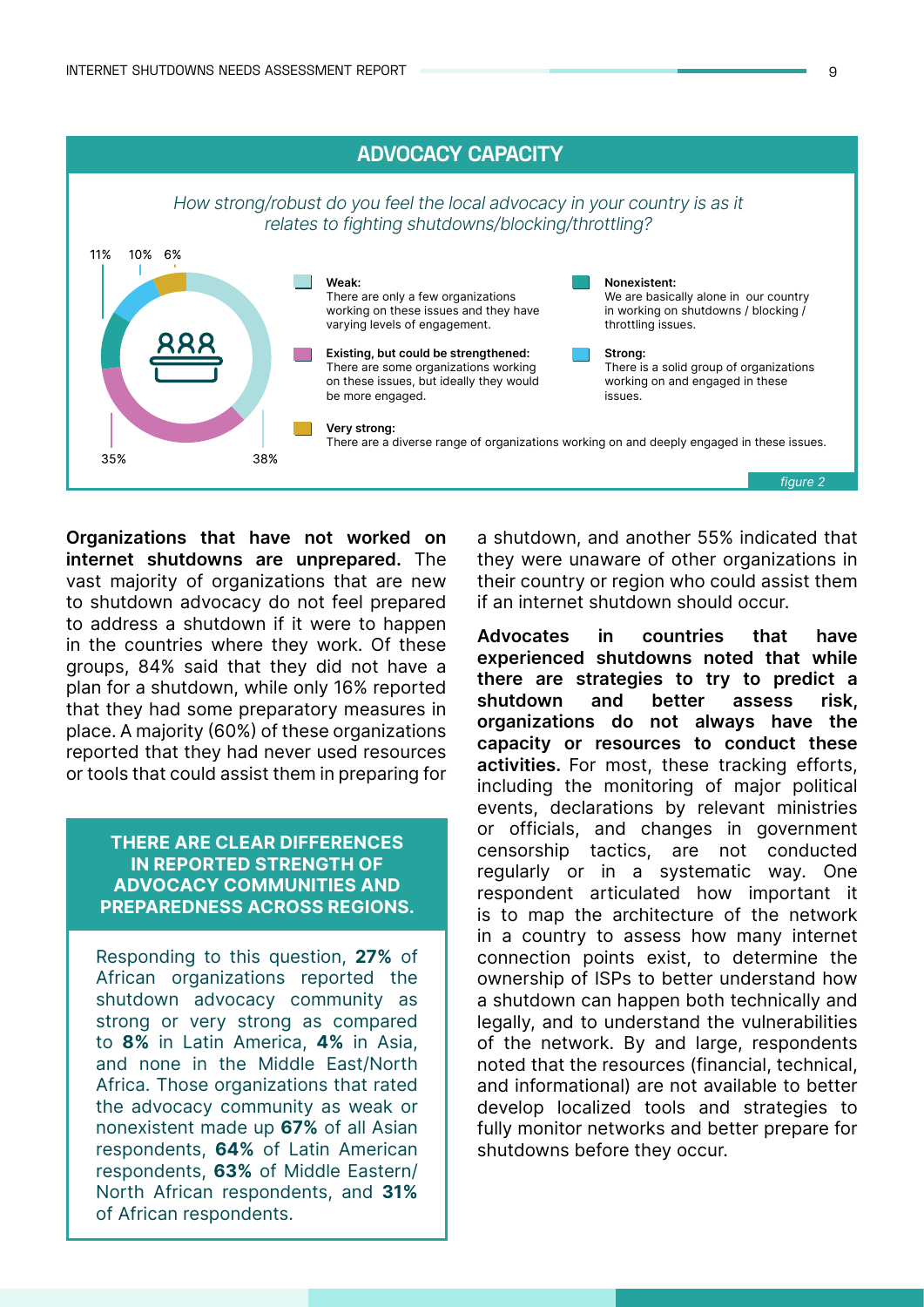There is a need to produce more shutdown materials and resources that are usable, relevant, and accessible to local communities. While many organizations described working with the international community in shutdown advocacy efforts, a few respondents noted that international groups often do not understand the local context, sometimes leading to a disconnect between the materials and resources offered by international organizations and on-theground realities. Respondents described a need for more research around internet use and practices of specific vulnerable populations (such as women and minorities) to produce literacy and outreach materials such that these populations are better prepared and protected during shutdowns. Additionally, respondents described few efforts to translate resources that are overwhelmingly produced in English. These challenges with translation and localization were mentioned frequently alongside critiques of circumvention tools, with respondents noting that they have difficulties promoting the use of these tools with rural populations and individuals who speak local languages. One respondent identified a need to conduct better local user interviews and research around circumvention tools to improve uptake and make these tools more effective.

**CURRENT ADVOCACY PRACTICES (AND RESOURCES) FOCUS ON EMERGENCY AND RAPID-RESPONSE EFFORTS IN LIEU OF LONGER-TERM PLANNING AND PREPARATION**

Many respondents stated that resource constraints and the reactive and rapidresponse nature of advocacy around shutdowns lead to short-term campaigns focused on ending a shutdown rather than longer-term advocacy. As described by one respondent, advocacy approaches to shutdowns develop when organizations are in "emergency mode" as the advocacy community is often forced to mobilize quickly in response to a changing situation on the ground and unpredictable circumstances. This kind of rapid-response action also occurs when communication capacity is curtailed by the shutdown and it is more difficult to access constituents and allies. Respondents described challenges for low-resourced organizations to do outreach, coordinate diverse groups, and build awareness and knowledge amongst stakeholders in a more ongoing way.

Respondents from international organizations noted that most resources go to organizations dealing with active or impending shutdowns and that it is less common to fund proactive or preventative advocacy or monitoring for possible upcoming shutdowns. Several respondents from these global organizations described how they are largely reliant on alerts or requests from advocacy groups working at the national and regional levels and thus are often driven by the emerging needs of partners and shared information "about imminent or ongoing instances of shutdowns." As one respondent described, "Our shutdown work in these countries is more reactive than pre-emptive—if local partners flag them as a recent experience or future threat, then we will invest resources and support partners to address shutdowns."

"When you're living a shutdown, it can become almost impossible to get information out, and this very challenge makes it very difficult to find allies and make noise, inform others, to raise awareness. This all needs to happen outside of the shutdown."

With internet shutdown numbers rising around the world, it is no surprise then that most advocacy around shutdowns is reactive and responsive to current shutdowns, focusing on building support and awareness amongst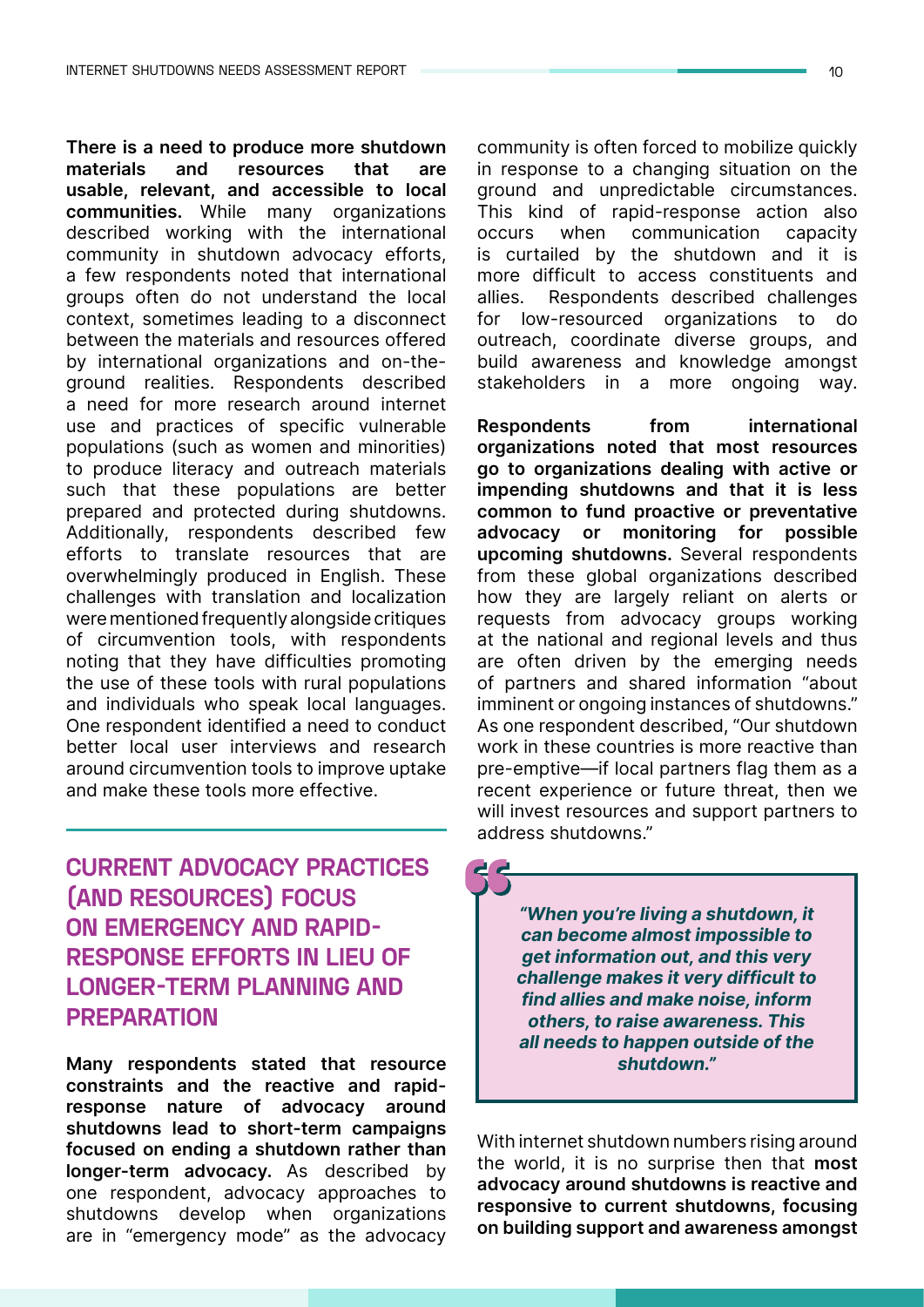key national and international stakeholders to end a shutdown. When asked to select the kinds of advocacy activities and approaches that organizations deploy as part of antishutdown advocacy, "public awareness building" was the approach cited most frequently by respondents (82%), followed by advocacy with international (59%), regional (52%), and national stakeholders and policymakers (55%).<sup>4</sup>

Organizations also reported that they largely initiate outreach and engagement with key stakeholders who are most able to put pressure on governments to end a shutdown: the general public, regional and international organizations, other advocacy groups, and journalists who can report on the effects of the shutdown. In describing policy outcomes and advocacy successes, most respondents (69%) reported that their efforts led to increased awareness about shutdowns amongst the general population and key groups. An additional 33% described these efforts as culminating in the release of public statements condemning shutdowns and declarations from international organizations, such as UN bodies, regional organizations, and global advocacy organizations. As an example, several respondents described the adoption by the African Commission on Human and People's Rights of the revised Declaration of Principles on Freedom of Expression and Access to Information as an important outcome of regional advocacy efforts, and another respondent noted their participation in the

"What we have been able to accomplish regarding shutdowns is an increased public awareness and knowledge in the use of tools and tactics to circumvent certain circumstances as well as the difference between different types of blockages."



Strategic litigation to fight shutdowns in courts Other

figure 3

Universal Periodic Review Peer Mechanism. Activities that demand more time and resources before or after shutdowns are less common, including "distributing/promoting the use of circumvention technologies" (44%), "research on the impact of shutdowns" (42%), "measurement or blocking/connectivity using technical tools" (41%), and "strategic litigation to fight shutdowns in courts" (17%). In particular, organizations engaged in legal support and strategic litigation pointed out challenges around longer-term litigation timelines and shorter-term advocacy approaches to shutdowns, saying that they "do not align with typical project-based funding timelines, and litigation needs can arise quickly and need rapid action."

<sup>&</sup>lt;sup>4</sup> These percentages are derived from a multiple-choice question asking respondents to select all the advocacy activities they regularly engage in.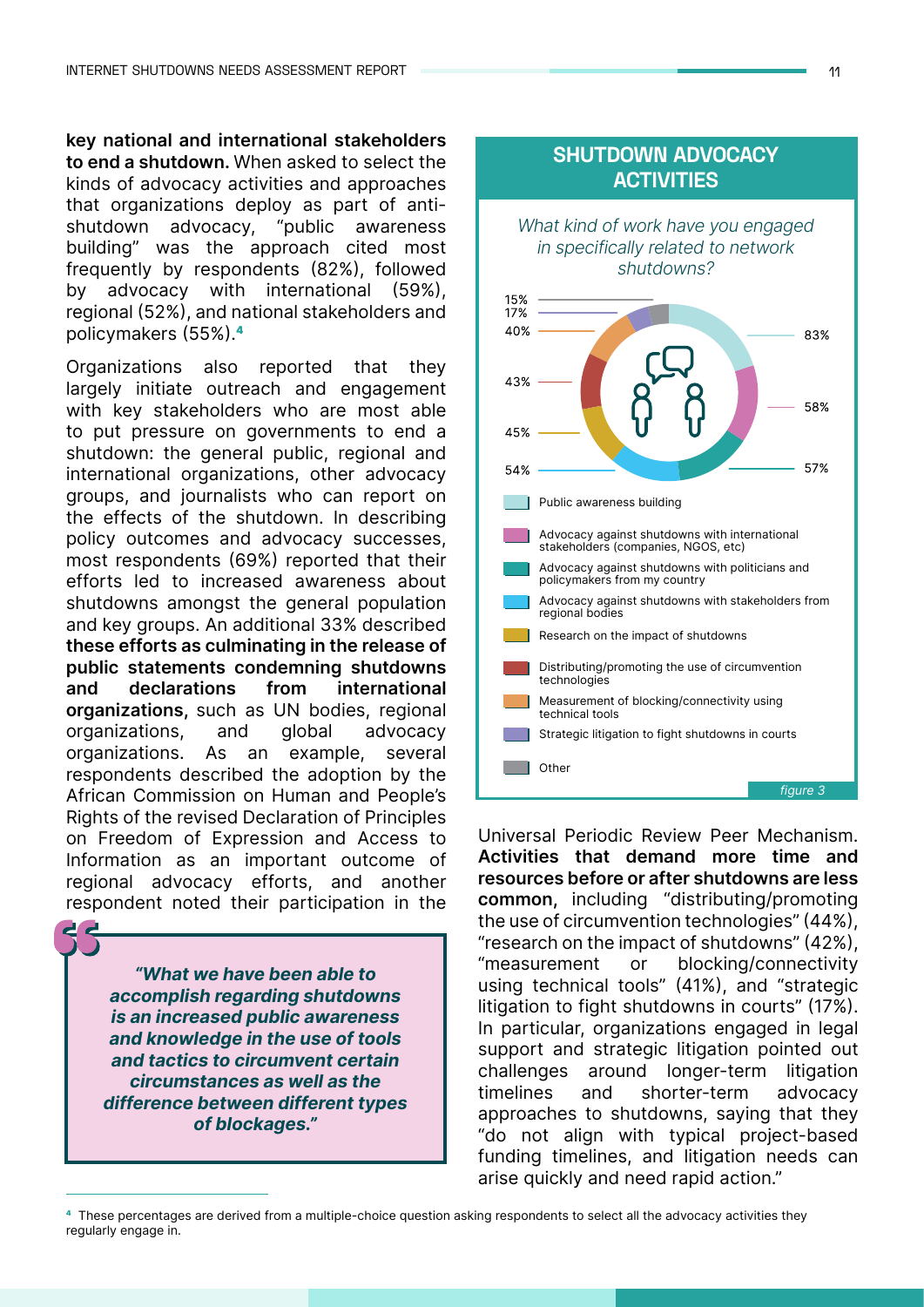### **LONG-TERM RELATIONSHIP AND NETWORK BUILDING WITH KEY NATIONAL STAKEHOLDERS IS IMPORTANT, BUT SUCCESS VARIES FROM COUNTRY TO COUNTRY**

Respondents argue that they also face challenges when it comes to building longer term relationships and establishing ongoing dialogue with government stakeholders to advocate for policies that can prevent and prohibit future shutdowns. While government engagement is context-specific and especially difficult in repressive contexts, respondents noted that there is a need to think through how to better and more strategically engage in ongoing dialogue and awareness raising with powerful stakeholders. Respondents reported low levels of engagement with information ministries, regulatory bodies, parliamentarians and politicians, regional governance bodies, and national judges and courts. One respondent noted that engagement with government stakeholders depends on understanding the nuanced relationships and structures within government to better know the levers of influence and potential for awareness raising

within government agencies and governing bodies. Other respondents pointed out that shutdowns are often justified, exacerbated, and prolonged due to "little understanding or application of human rights in the digital arena" amongst government actors and a "lack of awareness among the judiciary around internet-related issues and international practices" and resulting "bad implementation."

For the few organizations noting that they have been able to build spaces for communication and engagement with these actors, respondents stated that these ongoing efforts have yielded significant results, including halting legislation and substantially impacting policy. One respondent described successes around building awareness and knowledge about the effects of shutdowns with Ministry of Justice staff and noted that efforts to work closely with their country's national assembly had led to wider discussions on protecting and promoting internet connectivity. Another respondent described how the continual publication and dissemination of policy briefs and information led government stakeholders to consult with their organization to discuss concerns about hate speech before a major election. These respondents also reported

#### **STAKEHOLDER ENGAGEMENT**



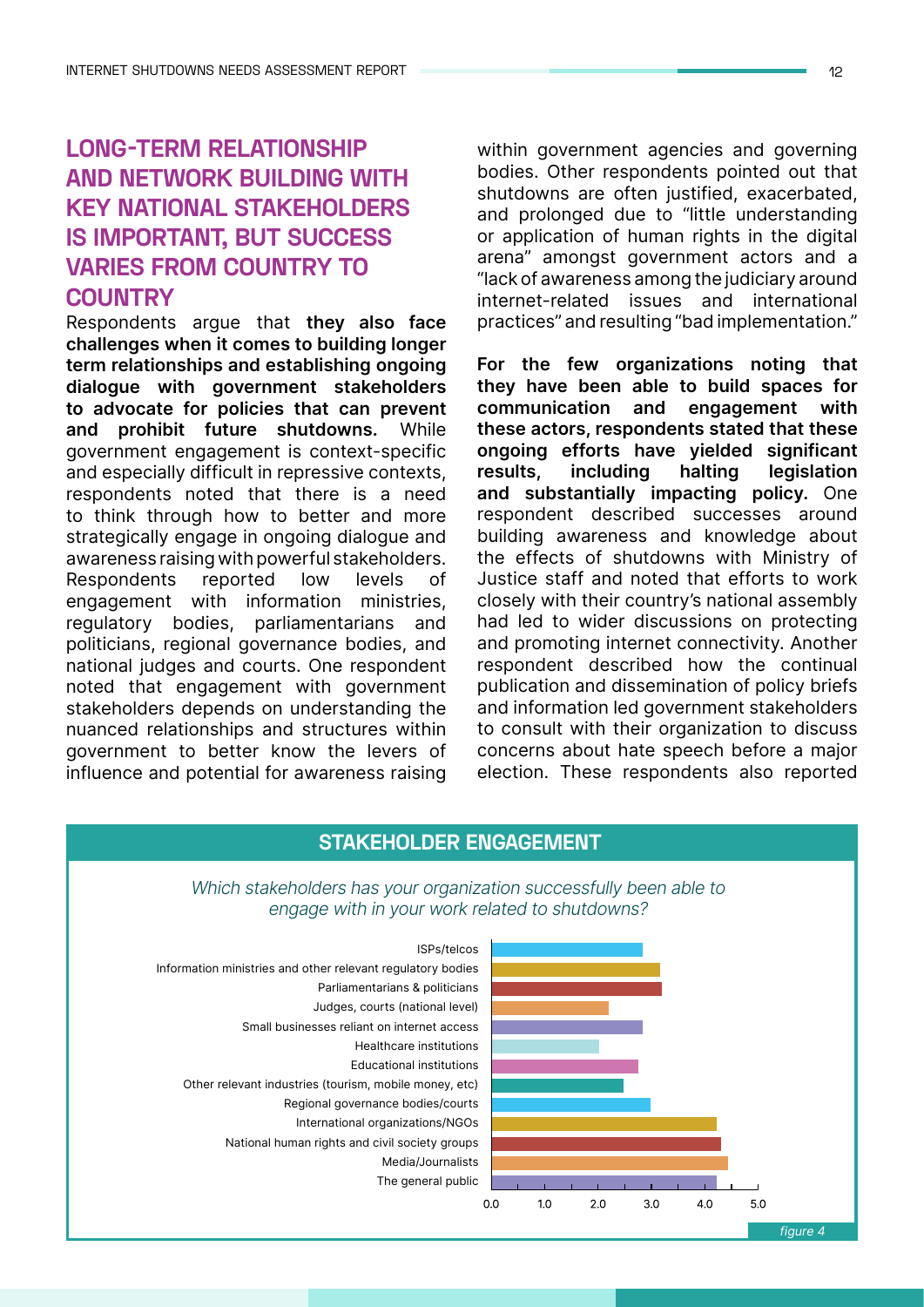that efforts to organize and participate in multi-stakeholder events, such as national IGFs, allow for relationship building and more regular communications with relevant government ministries and regulatory authorities.

Respondents also reported rare engagements on these issues with other important public and private sector actors, such as small businesses reliant on internet access, and other relevant industries, such as tourism or mobile money and educational and healthcare institutions who are impacted substantially by connectivity interruptions. According to respondents, these institutions are difficult to contact or communicate with successfully during a shutdown and are not often prioritized as part of crisis response efforts. In addition, respondents indicated that there are few opportunities and spaces for advocacy groups to engage these stakeholders on digital rights topics in general and shutdowns in particular.

African respondents are significantly more likely to report that they regularly engage with information ministries and regulatory bodies than respondents from other regions (with an average rating of 4 as compared to an average of 2.9 in Asia, 2.4 in Latin America, and 2.1 in MENA.)

### **ADVOCATES COULD USE MORE SUPPORT IN FOUR KEY AREAS**

Many of the activities that allow organizations to do more strategic planning and longerterm advocacy around connectivity, access, and shutdowns require staff with specialized skillsets. Developing these specific kinds of expertise and finetuning technical, legal, research, and advocacy staff capacities require significant training and human capital investment. Respondents were asked to assess their organization's capacity to deploy certain skills and tactics toward shutdown advocacy on a 5-point scale from "we have no capacity" (1) to "we have expertise in these activities." (5) For each set of capacities, respondents could also provide more information, reflecting on their organizations' capacities and challenges around each skill type.

Respondents indicated lower capacity in areas including engaging in ongoing dialogue with ISPs and telecommunication providers, documenting network interference using measurement data, working with lawyers to challenge shutdowns in court, and determining the economic impact of network interference events. Each of these capacities is related to activities that would

#### **ORGANIZATIONAL CAPACITIES**

Please rank your organization's current capacities in the following areas:

 Using tools to determine the economic costs of network interference events Promoting the use of circumvention tools amongst key populations and the general public Engaging in dialogue with telcos/ISPs before/during/after shutdowns Using network measurement tools/data to document network interference Conducting interviews with diverse stakeholders impacted by network interference Conducting interviews with diverse stakeholders impacted by network interference Advocating against shutdowns with key national stakeholders



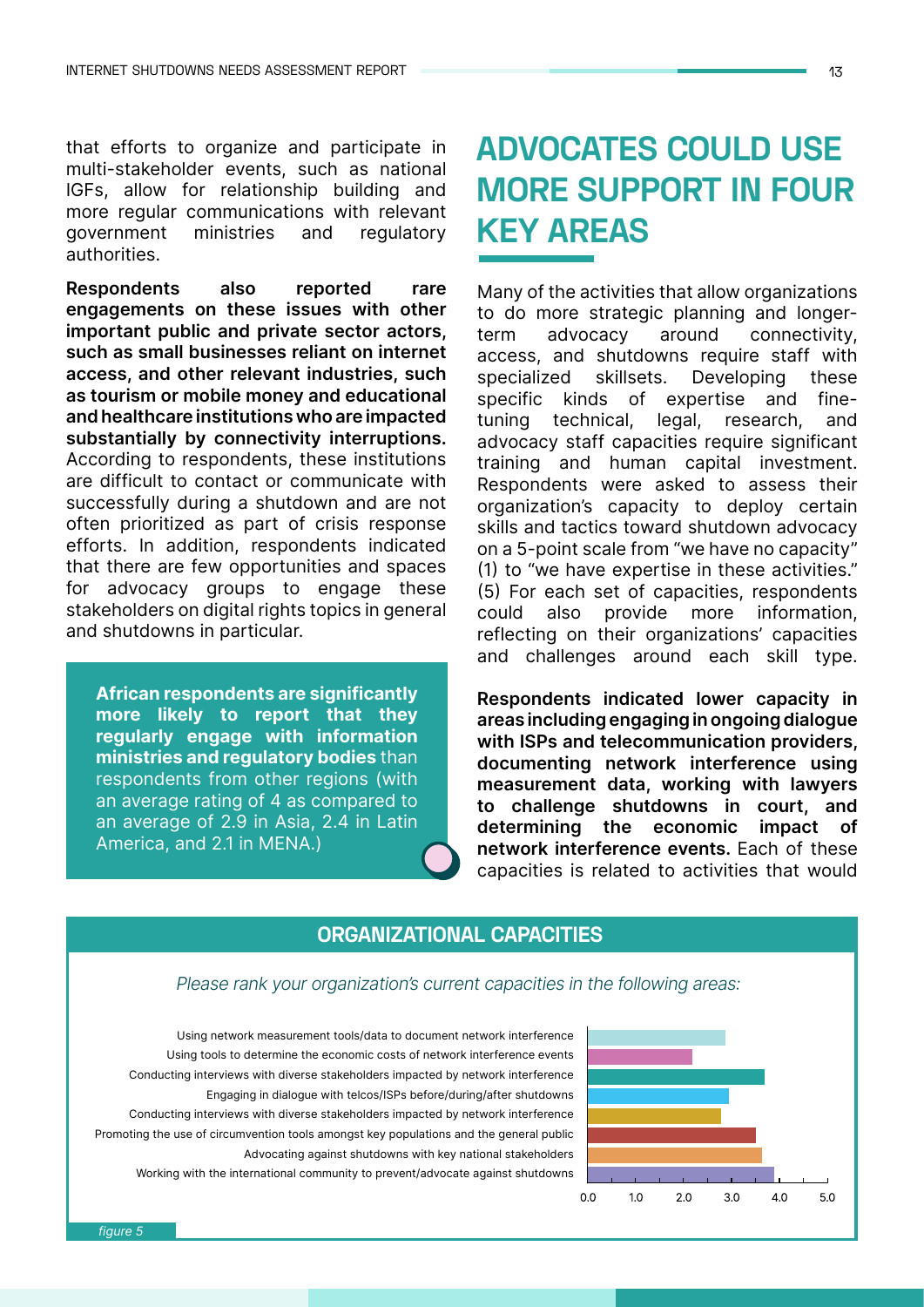allow for organizations to better monitor and prevent future shutdowns, reflect upon past advocacy approaches, and establish precedent after they have ended. They are also skillsets that require long-term time investments and approaches to capacity building within countries and across regions.

#### **ISP AND TELCOS ARE HARD TO ENGAGE**

Internet and mobile service providers lose money and face reputational challenges when they comply with internet shutdown requests. For this reason, it would seem that these stakeholders could serve as powerful allies in the fight against shutdowns. However, many respondents describe how ISPs and telecommunication companies are often not "keen on engaging with civil society or releasing information" in countries where shutdowns happen and are often bound by government orders and confidentiality clauses. ISPs and telcos are often closely related to or owned by governments, making it less likely that these entities will push back against shutdown orders. International companies, while less tied to specific governments, face threats, license revocations, and fines if they do not comply with internet shutdown orders. Despite these hurdles, some respondents noted that they have seen some successful collaborations between these companies and shutdown advocates. Respondents pointed out that in certain countries, companies have

been instrumental in making the shutdown process more transparent by demanding legal justifications for shutdowns and publishing government orders.

Companies have also worked with civil society groups after shutdowns to challenge disruptions in courts and to document the economic impact of the shutdown. Organizations in sub-Saharan Africa and Asia report more capacity for engagement (3.4 and 3 on average, respectively) with telcos/ ISPs than in Latin America and the Middle East and North Africa regions (2.4 and 2.1, respectively). This may be at least in part due to the concentration of government ownership or influence over telcos and ISPs in countries in these regions.



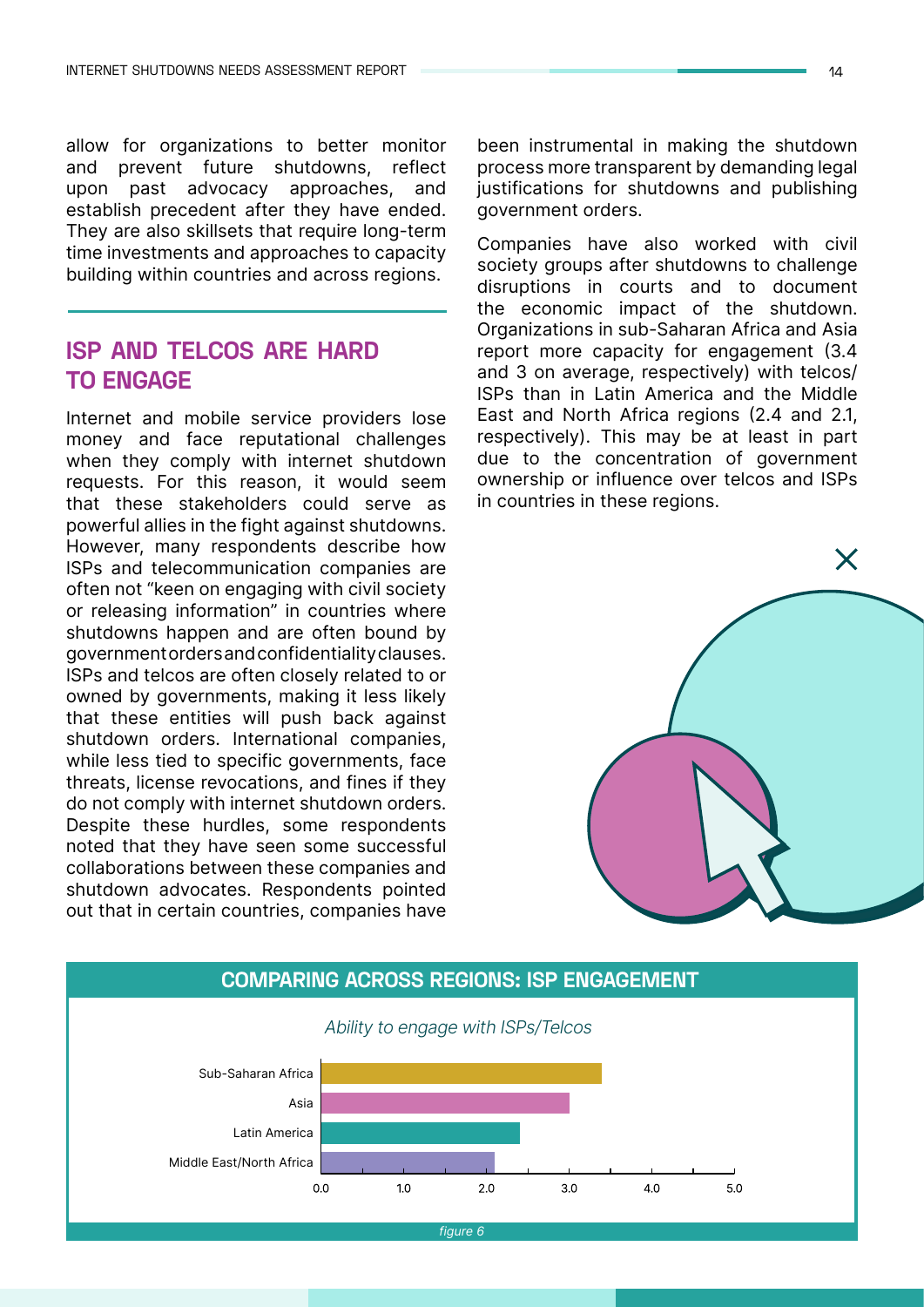### **ADVOCATES ARE NOT CONDUCTING NETWORK MEASUREMENTS BECAUSE THEY DON'T HAVE THE CAPACITY**

Respondents stated that advocacy efforts, especially those aimed at governmental stakeholders, are more effective when they can cite clear evidence and document the duration, nature, and cause of a shutdown. As connectivity is often unreliable in countries where shutdowns are common, governments can claim that a shutdown did not occur or that the authorities played no role in the disconnection. Network measurement using tools and methods that help advocates collect and analyze network data in order to document shutdowns and other forms of network interference—allows advocates to refute these claims with empirical evidence and develop improved understanding of the technical mechanisms governments use to shut down the internet and how those tactics evolve over time. However, measurements must be collected regularly within countries, and the analysis of these data requires collaboration with individuals who have more specialized expertise, who are often located outside of the country.

The majority of respondents reported that they are not able to collect network measurements, with nearly half (45%) indicating that their organizations have little or no capacity to conduct measurements. Only 35% of the respondents reported that they have the capacity or expertise to regularly use measurement tools and data. Respondents stated that they lack the financial resources needed to build "in-house" measurement and data analysis capacity and that few experts with measurement skillsets exist within these countries. Instead, several of these respondents noted that they "rely on the measurement community to provide this data" and often start advocacy efforts "without measuring tools" when they experience "such symptoms as irregular connectivity with unexpected breaks, slow network connection, slow data transfer, poor signal strength."

Amongst the advocates who reported that their organizations have familiarity with network measurement tools, the vast majority indicated experience only with the tools run by the Open Observatory of Network Interference (OONI). Very few respondents described experience using other tools and network performance datasets.

#### **CAPACITY TO USE NETWORK MEASUREMENT TOOLS & DATA**

Please rate the capacity of your organization for using/analyzing the following tools/ datasets to document network interference and the impact of interference:



figure 7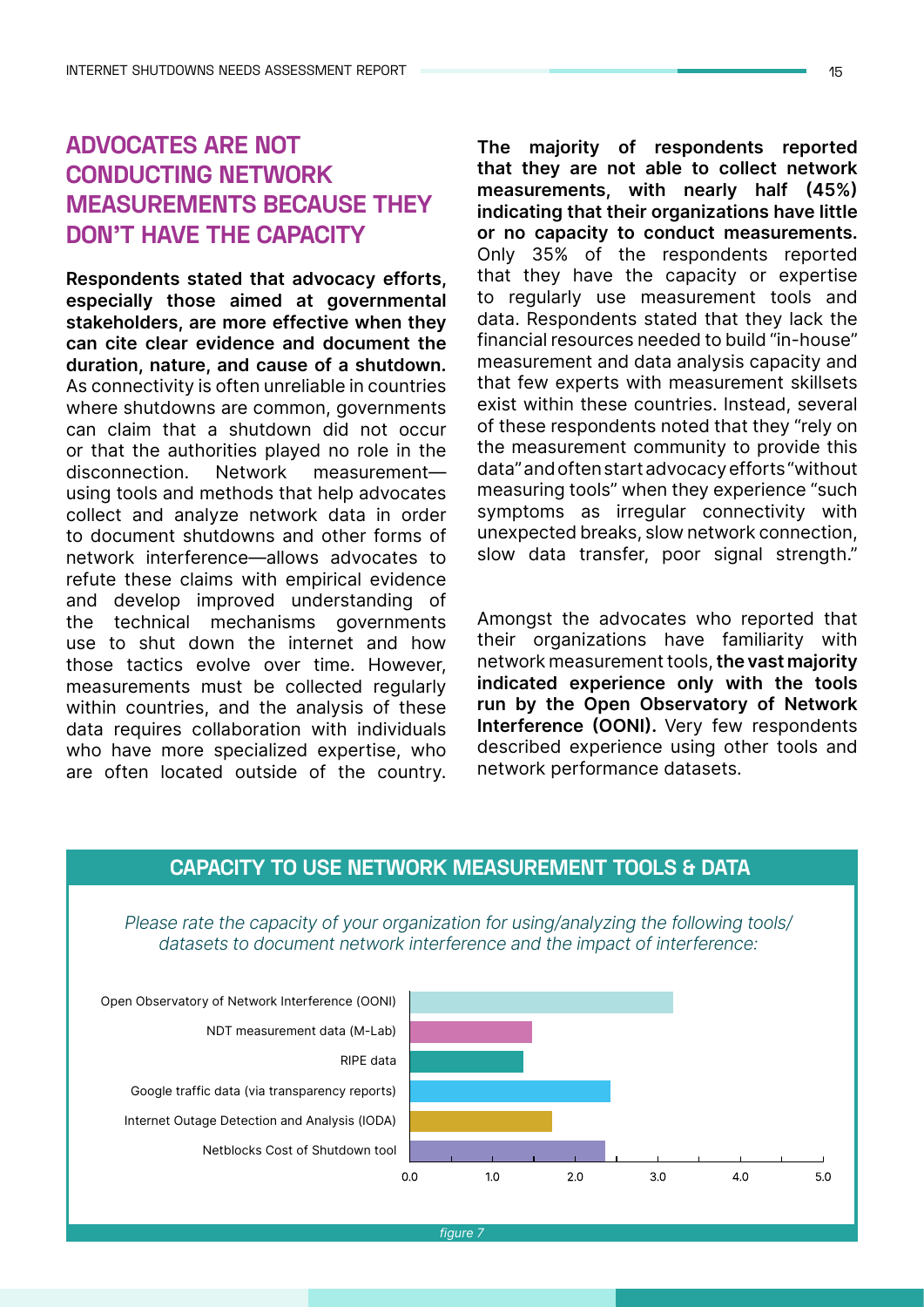Respondents noted additional challenges related to ease of use of tools, problems with accessing more localized network data, and general confusion around how to accurately measure when a government throttles bandwidth. Several respondents described certain tools as being harder to engage with and learn, offering few ways for less technical local users to visualize and interpret data. As described by one respondent, "currently there are no tools which have easy interfaces to detect or measure shutdowns." Respondents also noted challenges with accessing data and using certain tools in low bandwidth environments and with older equipment.

"The shutdowns are often at the district or regional level. It is very difficult to get measurement data for such shutdowns."

In addition, respondents emphasized that most existing network datasets focus on national connectivity and do not include more granular and localized network data. Thus, organizations are less able to document network performance at the sub-national level (such as in a particular city or district) where shutdowns often occur. Respondents pointed out that taking measurements often relies on having trained individuals located in specific places to test the network at the local level but that there are not enough knowledgeable individuals to run tests in many locations. Other respondents reported that they have not been able to use any existing tools to accurately measure and verify when the government deliberately slows the internet (throttling) despite the fact that this tactic is increasingly used by governments. Finally, a few respondents noted that there are "poor protection mechanisms" for those who conduct measurements in heavily censored and surveilled countries and little understanding of the risks.

### **THERE IS LIMITED FUNDING FOR LONGER TERM STRATEGIC LEGAL INITIATIVES AND CAPACITY BUILDING**

While internet shutdowns are legal in some countries, other regimes' efforts to disrupt internet access are in violation of national laws or international human rights frameworks. Some advocacy groups have been successful in bringing legal challenges against governments who illegally shut off the internet (including notable examples in regional and national courts from [India](https://sflc.in/sflcin-moves-calcutta-high-court-challenging-internet-shutdown-hoogli-district) to [Zimbabwe](https://www.reuters.com/article/us-zimbabwe-politics/zimbabwe-court-says-internet-shutdown-during-protests-was-illegal-idUSKCN1PF11M) to [Togo](https://www.accessnow.org/ecowas-togo-court-decision/) and [Pakistan](https://www.digitalrightsmonitor.pk/islamabad-high-court-declares-government-network-shutdown-illegal/)). Even the cases that are not won offer advocates the opportunity to raise public awareness, add pressure to the government and telcos, and increase transparency around shutdowns. While strategic litigation could be a successful avenue for some advocates, most respondents cited limited funding and the substantial costs of engaging in lengthy litigation processes as prohibitive. One respondent noted that they have challenged digital rights violations in court but that "the main challenge has been the long legal process… which drains our resources while the government is able to sustain the case for a while." Several others noted that they have accessed pro-bono legal services for these kinds of cases but that they can be slow and "not taken with seriousness." While some advocacy organizations do have the legal expertise in-house and could provide amicus curiae to support other CSOs' efforts, they stated they couldn't take on these cases themselves due to lack of access, expertise, or financial resources required.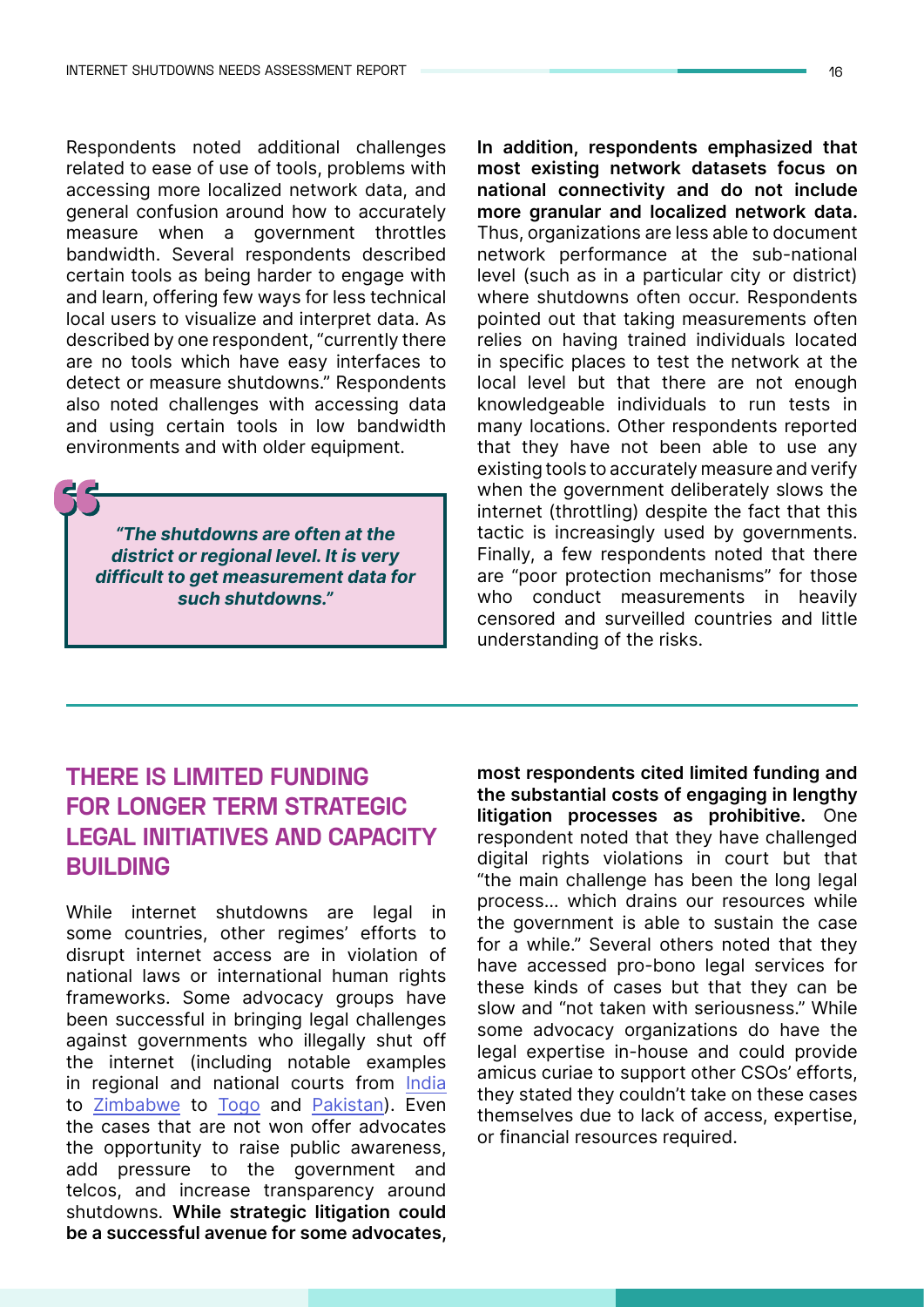Many other respondents stated that there are not enough lawyers working on digital rights issues who are willing and able to challenge shutdowns in courts. One respondent noted that we don't have expert lawyers in this area… on other issues we have alliances with lawyers." Another respondent argued that, based on their experience, "litigators need to be trained about technical aspects of internet shutdowns and also the internet's architecture more generally." Others described how lawyers often face risks and threats to their safety by pursuing legal action, discouraging this kind of action and engagement from independent lawyers who have few protections.

### **COVID-19 BRINGS CHALLENGES AND OPPORTUNITIES FOR THOSE WORKING ON SHUTDOWNS**

reflect on how the COVID-19 pandemic has impacted or might impact advocacy around internet shutdowns. In many countries, internet connectivity and access have often been treated as a luxury, secondary to other public policy objectives.

However, many respondents optimistically noted that reliance on internet-enabled technologies throughout the crisis has brought digital rights issues and connectivity to the forefront of public attention and policy discussions. With stay-at-home orders implemented in many countries around the world, respondents mentioned that digital divide and connectivity challenges have exacerbated the associated public health and information crises as those without the internet are less able to access high-quality information, communicate with community leaders, and receive support. In this way, the

crisis has promoted the argument that the internet should be treated as a human right or as critical infrastructure and that the internet shutdown advocacy community should be using this "high-potential impact" moment as an opportunity to "speak more about the consequences of violating digital rights." Some also note that the crisis has created COVID19-related opportunities to partner with ISPs to improve internet quality and reach that could extend beyond the crisis.

With this increasing reliance on the internet for jobs, health, education, and other vital services, some respondents speculated that this dependence on digital services would make it more difficult for governments to justify shutdowns. They pointed out that shutting down the internet or social media could negatively impact social distancing practices and COVID-related health efforts, saying, "governments are relying on social media to get their public health messages and testing updates out to the public," and "if communication services are interfered with to the extent that citizens and civic groups cannot freely communicate, then the messages for preventive messages against COVID-19 will not get to the citizens." A few respondents provided examples of cases in All survey respondents were asked to also a respondents provided examples of cases in All survey respondents were asked to also a respondents were reflections.

"This pandemic has been the first since the internet-age and the citizens and policymakers have been absorbing information and using online communications tools like never before. This means people will have a heightened awareness of the importance of connectivity and be more sensitive to shutdowns. This is a golden opportunity for the shutdown community to start working with businesses, governments and citizens to ensure they all understand the risks and likelihoods of future shutdowns and how they can help build a positive campaign environment to prevent them."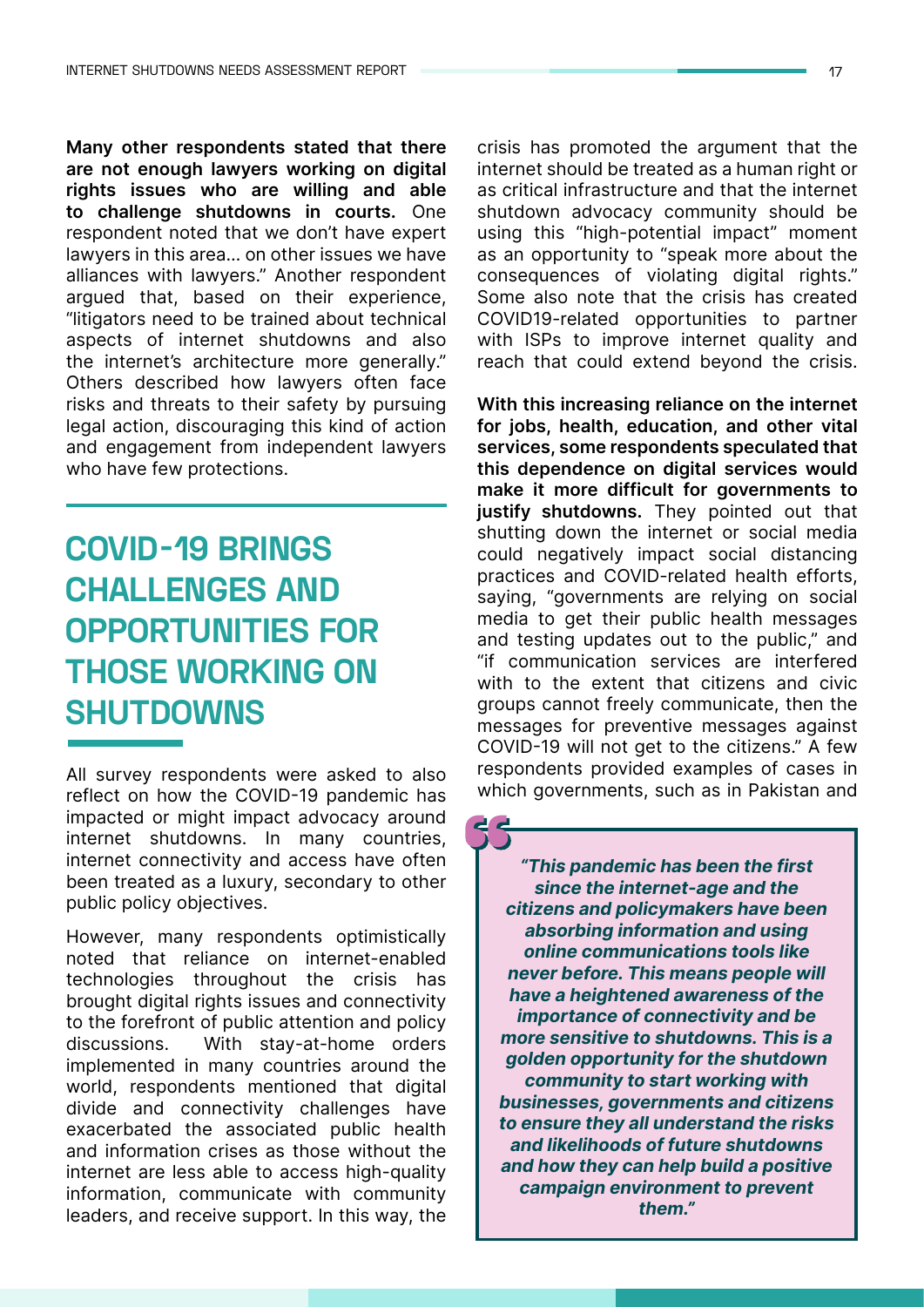India, have failed to restore internet access in certain regions with detrimental impacts on the communities' abilities to respond to the pandemic.

While many respondents acknowledged the opportunity that the crisis provides to argue for improved access, connectivity, and protections against internet disruptions, they also pointed out that the pandemic has the potential to also lead to policies that erode civil liberties as declared responses to a public emergency. Many respondents in restrictive contexts pointed out that the pandemic has allowed governments to use the crisis as a way to "concentrate power" and that these efforts to maintain power could become increasingly draconian and lead to a greater likelihood of shutdowns. Many respondents expressed fear that disinformation related to the pandemic will lead governments to justify internet shutdowns and other forms of online censorship. Others noted that food shortages and/or economic recessions precipitated by the pandemic might lead to protests or other forms of violence and that in these cases the government would feel justified in resorting to shutting down the internet.

"The pandemic is increasing awareness of how crucial the Internet can be during times of crises. However, it also means that attention is diverted from human rights issues. In addition, it may increase public sympathy for governments increasing their emergency powers and some governments are taking advantage of the crisis to do so. There is a risk that while there will be increased public attention to the need for Internet activity during this time, in reality the legal and policy frameworks will shift to become more enabling of Internet shutdowns in the future."

### **OPPORTUNITIES AND RECOMMENDATIONS**

From these findings, there are clear priority areas that the internet shutdown advocacy community (particularly funding organizations) could take on to strengthen advocacy capacity within countries, build supportive networks and resources to improve collaboration globally, and expand the parameters of the debate to include new stakeholders in the fight for uninterrupted internet access.

### **BUILD COMPREHENSIVE RESOURCES FOR BEFORE, DURING, AND AFTER A SHUTDOWN**

Create guides and resources to help advocacy organizations better strategize, prepare for, and respond to shutdowns. National, regional, and international advocacy coalitions must continue to engage in rapid response for new and ongoing internet shutdowns. However, as indicated by this research, there is also a need to build resources at the national and international levels to ensure community resilience and enable response in countries where shutdowns have occurred or are likely. Throughout the survey, respondents suggested that there is a need to provide "permanent resources and methodologies" to better prepare, mobilize, and plan before a potential shutdown. As described by one respondent, there is a need to "build some materials (document, manuals, and communication spots) to prevent and learn… implement a protocol to document and act in case of a shutdown, and make training materials or a virtual training." Another respondent seeks "a pro-active methodology that increases the threat level for a country given its antecedents. For example, some countries are more prone to shutting access during elections or mass protests, a proactive red flag could be raised in order to improve advocacy and engage with state authorities on such proposed shutdown."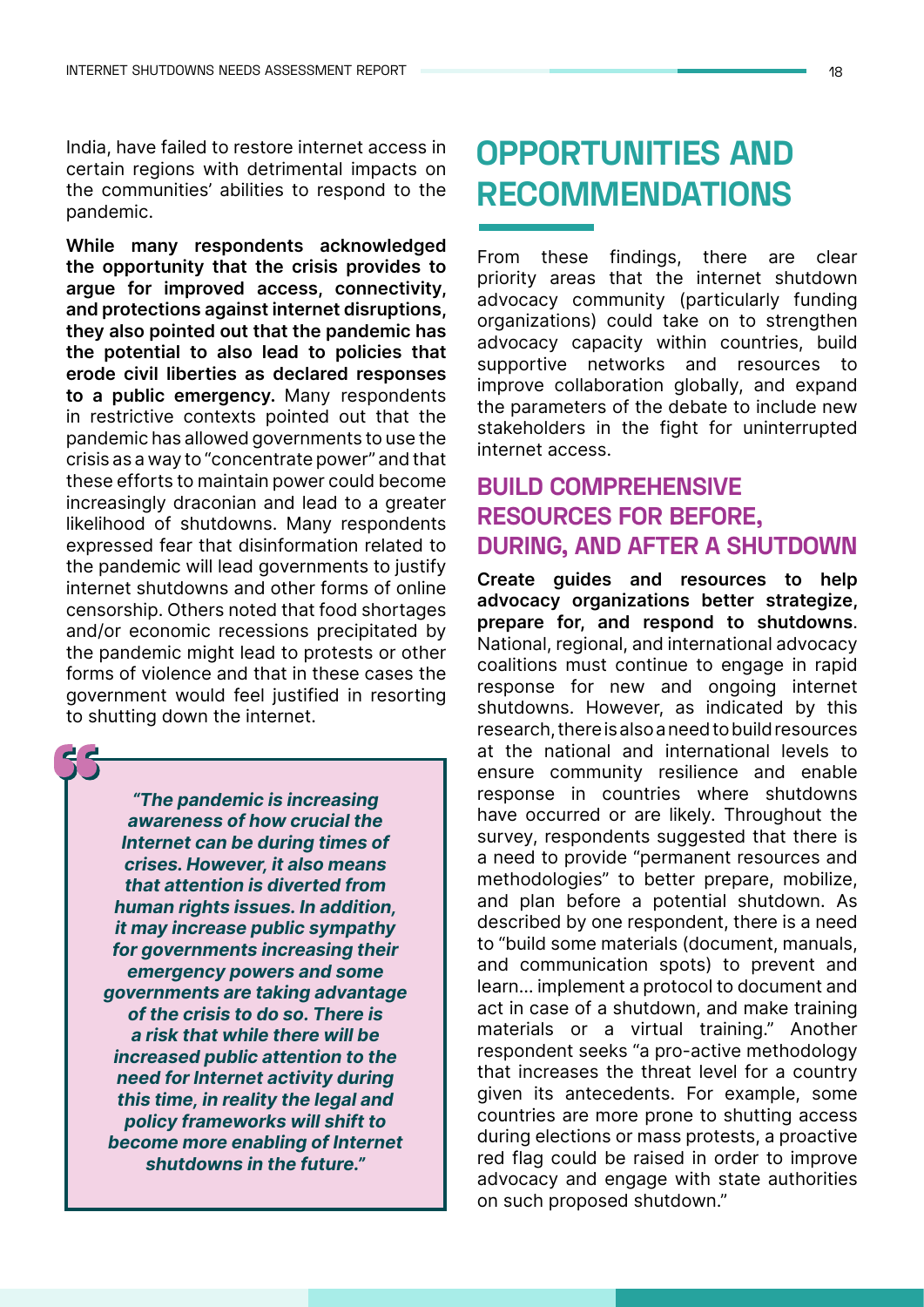One respondent reported that their organization had created "advocacy kits readily available especially towards crucial times like elections or planned protests."

These advocacy kits, frameworks, and guides should draw on what the internet shutdown advocacy community has learned thus far to offer best practices and resources for before, during, and after a shutdown. Suggested resources include efforts to:

- track major political events and monitor debates that might trigger a shutdown
- identify technical vulnerabilities and risks
- distill advocacy best practices
- provide outreach materials for a variety of core stakeholders that can be customized for specific countries
- provide guides to measurement tools and resources, circumvention methods, and legal support resources.

Respondents also suggested that resources should be provided to ensure that protocols, frameworks, and guides are customizable and contextualized for different countries, political systems, risk profiles, and subpopulations. This could be addressed through the "translation of available toolkits into local languages" and by making current guidelines on circumvention tools and other technical resources "easy to use and simplified."

#### **INVEST IN LONGER-TERM NETWORKS AND RELATIONSHIPS**

Provide resources and build spaces to engage new stakeholders and expand anti-shutdown coalitions. The findings of this research indicate that there is a need to invest in coalition-building and outreach efforts for longer-term and more strategic approaches to shutdowns. There are a variety of stakeholders within countries that could

increasingly be incorporated into ongoing campaigns for uninterrupted internet access. As national CSOs largely operate in emergency response mode during an imminent or ongoing shutdown, coalitions are often formed on the fly and include "the usual suspects"—human rights and advocacy groups, journalists, and international NGOs. Certain stakeholders that are less involved in digital rights networks also have vested interests in reliable and robust internet access and could be incorporated into advocacy coalitions. These groups, however, likely require engagement across longer time horizons and during less politically sensitive moments. These stakeholders include business associations, internet-reliant industries, banks, educational institutions, and healthcare providers.

Make internet shutdowns relevant to organizations working on human rights, gender equality, economic development, and democratization. A majority (84%) of the respondents for this research indicated that advocacy communities within their countries needed strengthening. As part of wider efforts to support and strengthen organizations working on these issues, efforts can and should be made to conduct outreach to other communities working on relevant human rights and development issues and to CSOs outside the digital rights space, such as organizations that serve women. disabled people, LGBTQ groups, and other marginalized populations who might be more adversely impacted by an internet shutdown. By expanding and diversifying the coalitions of actors fighting against shutdowns, shutdown advocacy communities can build resilience, discover new opportunities for funding, and better provide target communities with resources and preparatory materials. Of the organizations surveyed that reported they had never engaged in internet shutdown advocacy, 55% said that they were unaware of organizations who could provide resources in the case of a shutdown. As internet shutdowns impact a variety of constituencies and vulnerable populations, outreach and awareness-building efforts conducted in collaboration with groups that work specifically with these populations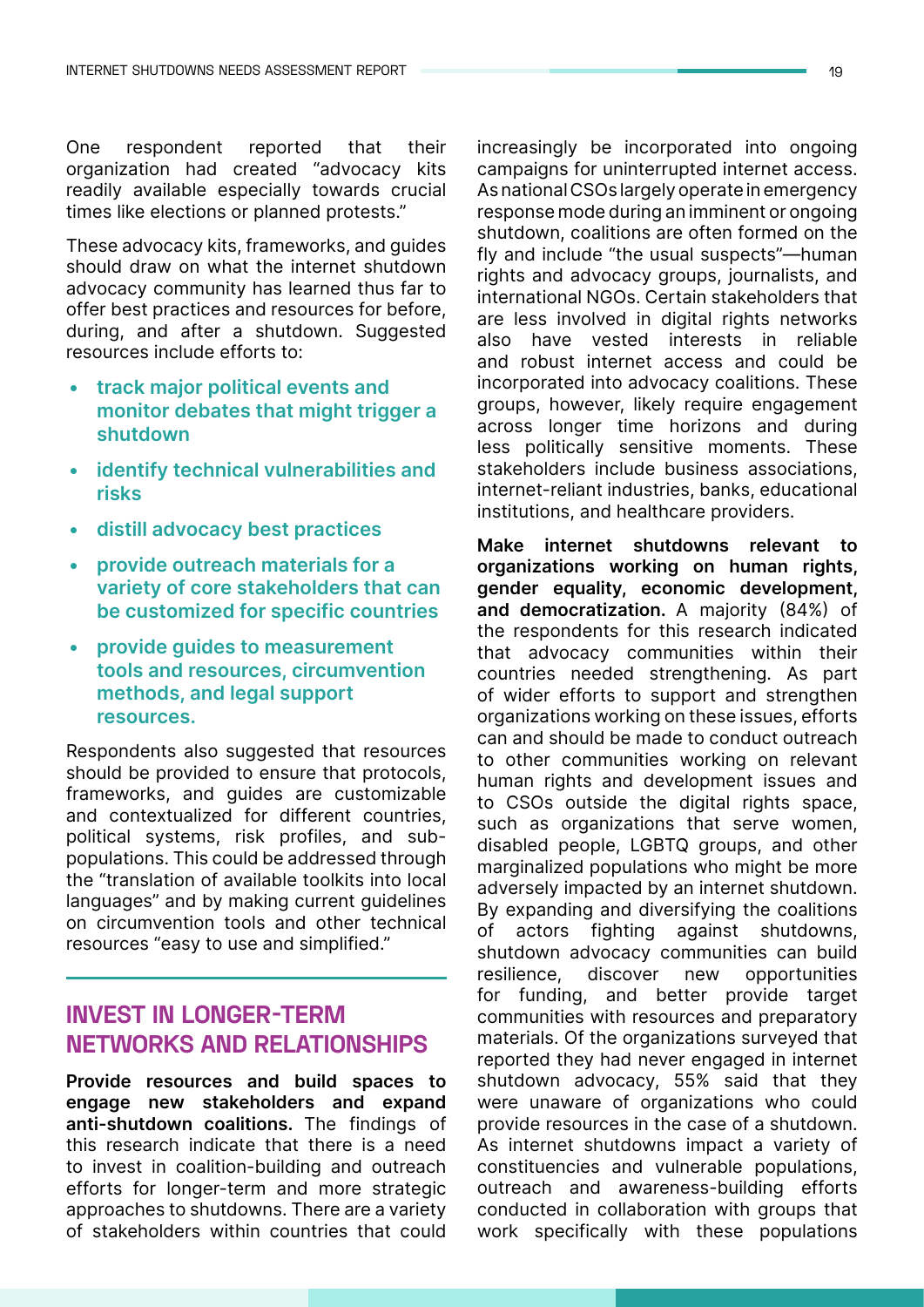can improve knowledge and awareness around shutdowns, improve the usability and uptake of circumvention techniques, and incorporate new perspectives on the impacts of shutdowns.

Engage the government whenever possible. Indeed, in countries where it is possible, respondents to the survey indicated that developing longer-term and stronger relationships with individuals embedded within government bodies allows for opportunities to communicate with and educate those officials making decisions around shutdowns. Throughout the survey, respondents stated that these selective engagements and relationship-building activities with government lead to improved awareness, outreach from government to digital rights CSOs as respected experts, and even some cases where legislation has been changed or stopped. Efforts should be made to fund engagements on internet shutdowns during national and regional multi-stakeholder events, such as national and regional IGFs and to build the capacity for organizations to lobby governments more effectively. Of course, government engagement is highly constrained in many contexts where internet shutdowns occur, and thus approaches should be tailored based on what is possible within a country's specific political context.

In addition, there is a need to build more regular engagement between international ISPs and telecommunication companies and national partners fighting against shutdowns. Efforts can be made by the community to better map telco and ISP ownership structures in key countries to determine the potential levers of influence these companies might have to resist a shutdown request, to improve the transparency of these requests, and to document best practices around ISP participation in shutdown advocacy.

#### **LOCALIZE NETWORKS AND EXPERTISE**

Build expertise and capacity within countries. Throughout the survey, respondents articulated the need to "localize" and "contextualize" existing resources and to build national and regional coalitions to support these localization efforts. As described by one respondent, there is a need to "adapt to the local environment according to the characteristics we identify in the shutdowns." For many respondents, regional networks enable more contextualized knowledge as well as the ability to amplify campaigns and serve as links with international efforts. According to one respondent, there is a need for "creating a close-knit network of national efforts in region, led by local insights and best practices of what works well in the region." Others from countries that face less risk of shutdowns also described interest in building these kinds of regional networks, with one respondent arguing that "it is essential for us to engage more actively regionally and offer preventive and supportive measures to particularly endangered countries."

These efforts can complement and build upon capacity building and specialized training programs to encourage the development of expertise in regions and in key countries related to private sector engagement, technical measurement and documentation, training on circumvention technology use, and strategic litigation. As described by one respondent, there is a need for "peerto-peer support," which could include "a regional helpline, reporting platforms regional advocacy strategies, and funds for litigation."

#### **ONGOING RESEARCH & MEASUREMENT**

Support network measurement efforts in key countries and build capacity for longerterm, ongoing measurement observatories. Respondents in this research described how research outputs, reports, trackers, and collaborations with measurement organizations such as OONI have garnered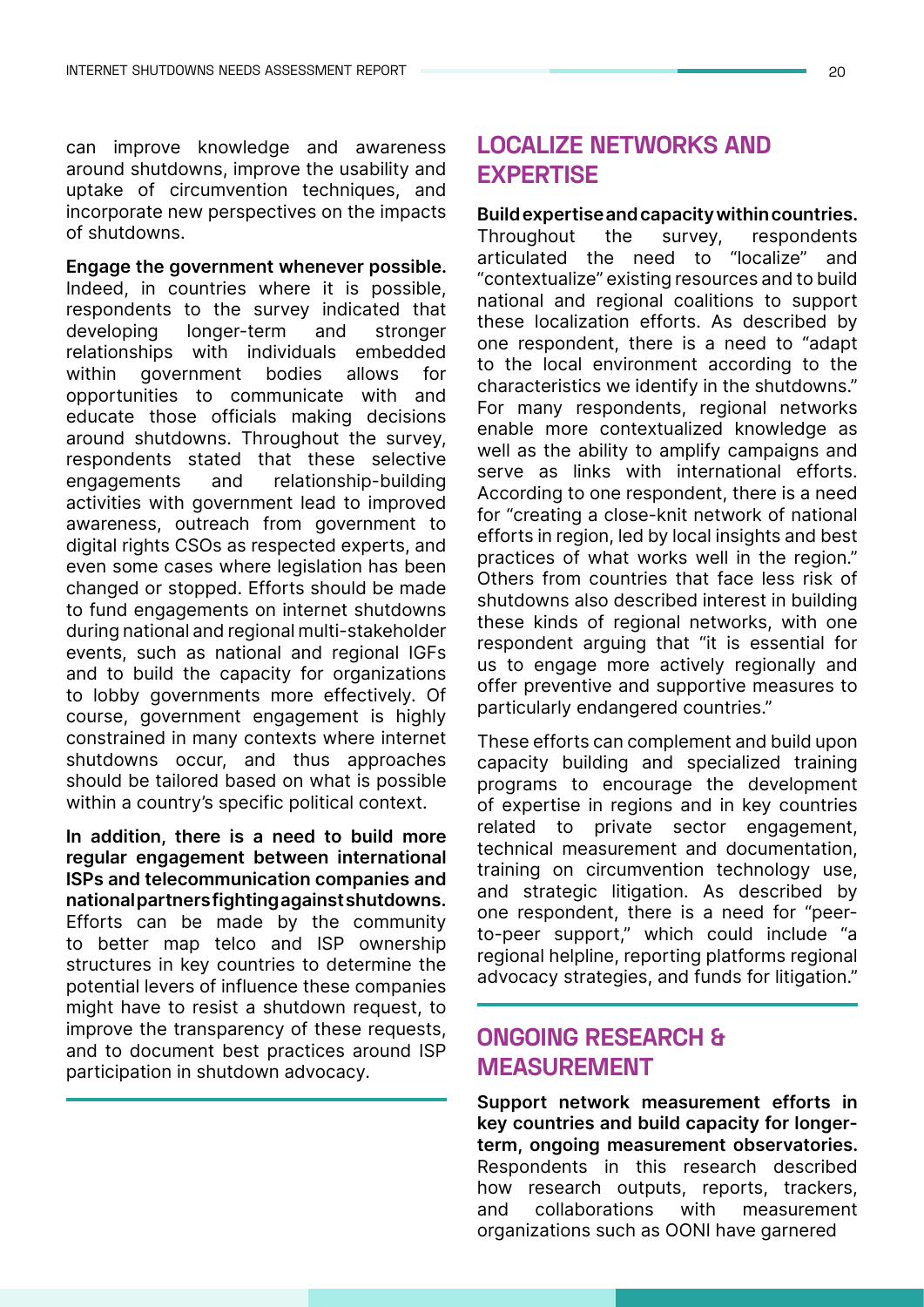media attention and are cited by politicians, public officials, and courts. This kind of research and monitoring is vital not only to better predict and respond to shutdowns but also to provide clear evidence that a network interruption is a deliberate action. However, respondents rated their organizational capacities for collecting and interpreting network measurement data as low and reported only some level of ability to use tools provided by OONI, with little to no selfreported capacity to use other measurement methods and tools.

Survey respondents identified a particularly acute need to support longer-term and more ongoing network testing to respond more quickly and better understand patterns around network performance and connectivity. Respondents with experience working on network measurement noted the need for more granular and localized data and emphasized the importance of training and retaining experts distributed throughout the country who have the technical skills to collect data and engage in this kind of ongoing monitoring at the local level.

Compiling enough evidence to decisively attribute documented disruptions to government is especially difficult in the context of network throttling. Additional resources should be aimed at building new methods and expanding sources of data to improve this research. As described by one respondent, there is also a need for "collective standards regarding what we consider a shutdown" as well as knowledge on how to measure different types of shutdowns and how to collect and interpret data from multiple sources.

"The technical speak of internet measurements will need to be translated for legal redress and advocacy. It is important that there is a greater synergy between several disciplines"

Finally, many respondents described the need for more resources and usable tools to translate, visualize, and contextualize technical data to tell compelling stories that can be used as a part of improved advocacy strategy. Respondents noted that existing network measurement tools can be hard to understand for non-technical audiences and that efforts to build platforms to easily visualize data would allow for new groups to better deploy technical measurement in their advocacy work. In addition, several respondents argued that technical research should be used in combination with other research methods (such as surveys, interviews, focus groups) to contextualize technical data and better determine social and economic impact. Respondents also noted the need for more location-specific user research to better understand "how communities are impacted by network disruptions, how they mobilize, and how they use circumvention tools." Others mentioned the effectiveness of efforts to quantify the economic costs of shutdowns and the desire for more trainings on this kind of economic analysis.

#### **ADDRESS CONNECTIVITY CHALLENGES & THE DIGITAL DIVIDE**

Address the connectivity challenges and digital divides that enable internet shutdowns. While advocacy around shutdowns is, by its very nature, crisis response, activists also describe challenges around building more sustainable national and regional coalitions to protect against shutdowns and promote connectivity over the long term. Several respondents argue that there is a need to expand the debate around shutdowns to discuss wider challenges around internet access, infrastructure investment, connectivity, affordability, and digital inequities. Within low bandwidth contexts, it is more difficult to both document and advocate against internet shutdowns when citizens are used to regular disconnections due to poor infrastructure and lack of access to high-quality and consistent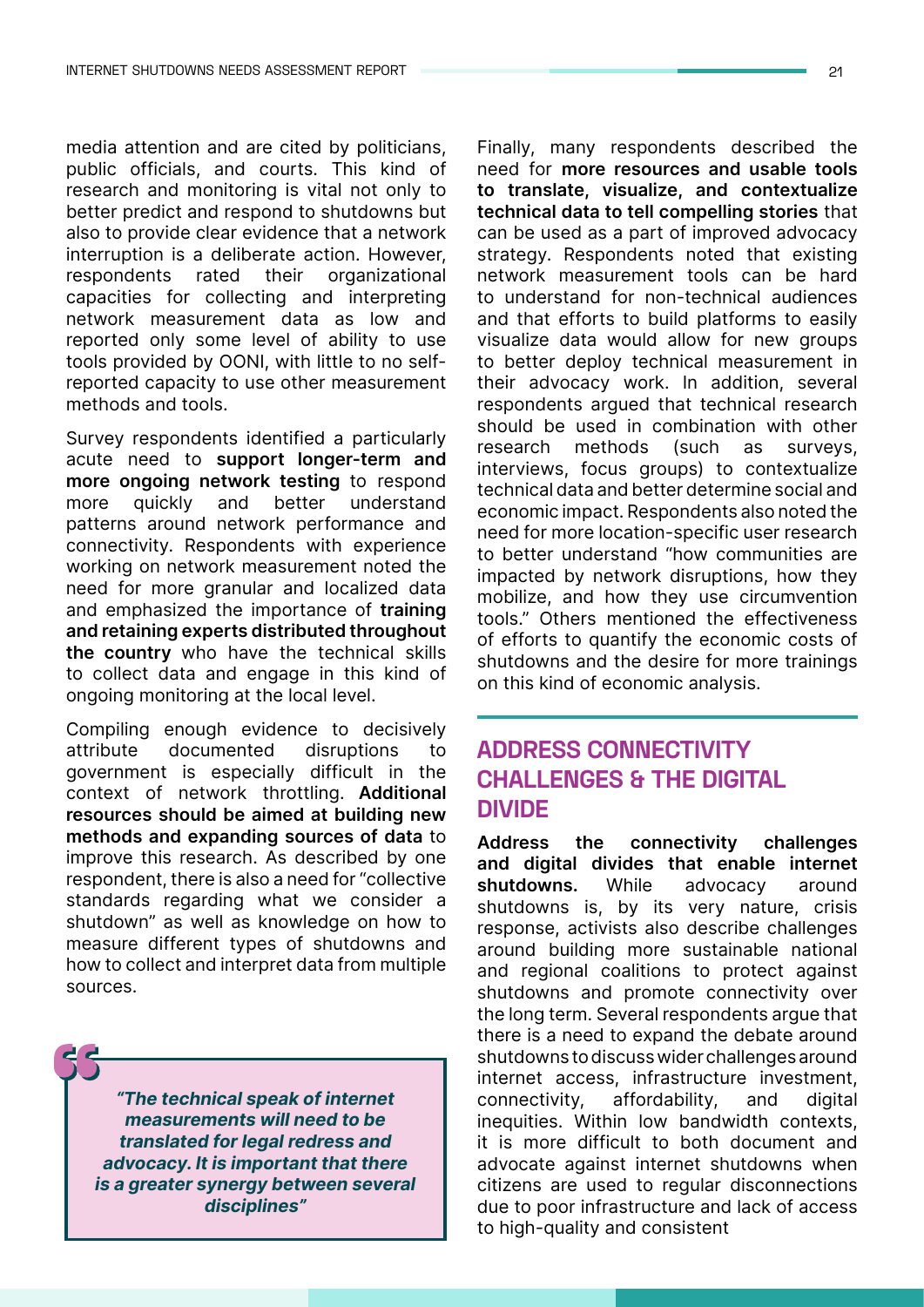bandwidth. As explained by one respondent, "there are people who live in a constant shutdown because of lack of connectivity and unaffordable access." Citizens become normalized to an internet that occasionally or frequently does not work, and in this context it is far easier for governments to claim a shutdown as a technical failure. In addition, higher quality and more affordable internet

connections lead to businesses, public institutions, and citizens who integrate digital technologies into their lives and livelihoods such that the choice to shut down the internet becomes politically and economically unfeasible. This is in line with recent research suggesting that at a connectivity threshold, certain types of network interferences are statistically less likely in a given country.<sup>5</sup>

#### **ADVOCACY NEEDS BEFORE, DURING, AND AFTER SHUTDOWNS**

| <b>Before</b>                                                                                                                                | <b>During</b>                                                                                                                                          | <b>After</b>                                                                     |
|----------------------------------------------------------------------------------------------------------------------------------------------|--------------------------------------------------------------------------------------------------------------------------------------------------------|----------------------------------------------------------------------------------|
| Advocacy toward better & more<br>affordable connectivity and<br>infrastructure                                                               | Provide emergency shutdown-<br>resilient communication tools and<br>circumvention tools that work in<br>a variety of contexts and are user<br>friendly | Advocacy toward better & more<br>affordable connectivity and<br>infrastructure   |
| Awareness campaigns around<br>negative impact of shutdowns for<br>public and policymakers                                                    | Defend against security threats                                                                                                                        | Document the impact on communities,<br>economies, and networks                   |
| Create, circulate, contextualize, and<br>translate preparedness guidelines<br>and protocols for preparing for and<br>responding to shutdowns | Draw on national, regional, and<br>international networks to raise<br>attention and amplify issues                                                     | Challenge shutdowns in courts                                                    |
| Build capacity to monitor and analyze<br>internet interference and perform<br>testing regularly                                              | Provide resources for rapid legal<br>advice and support                                                                                                | Advocate for longer-term digital rights<br>legislation to make shutdowns illegal |
| Strengthen domestic legal frameworks<br>to ensure transparency and force<br>governments to justify their actions                             | Support to monitor and verify internet<br>interference                                                                                                 | Continuous testing and data analysis                                             |
| Develop relationships and capacity to<br>better engage with ISPs/Telcos                                                                      | Communicate with ISPs/Telcos                                                                                                                           | Advocate for transparency and<br>responsible behavior from companies             |
| Build and expand regional and national Document impact and consequences<br>anti-shutdown networks                                            | of shutdown                                                                                                                                            | Build case studies analyzing impact of<br>shutdowns and response                 |



<sup>5</sup> <https://globalnetworkinitiative.org/wp-content/uploads/2018/06/Disconnected-Report-Network-Disruptions.pdf>